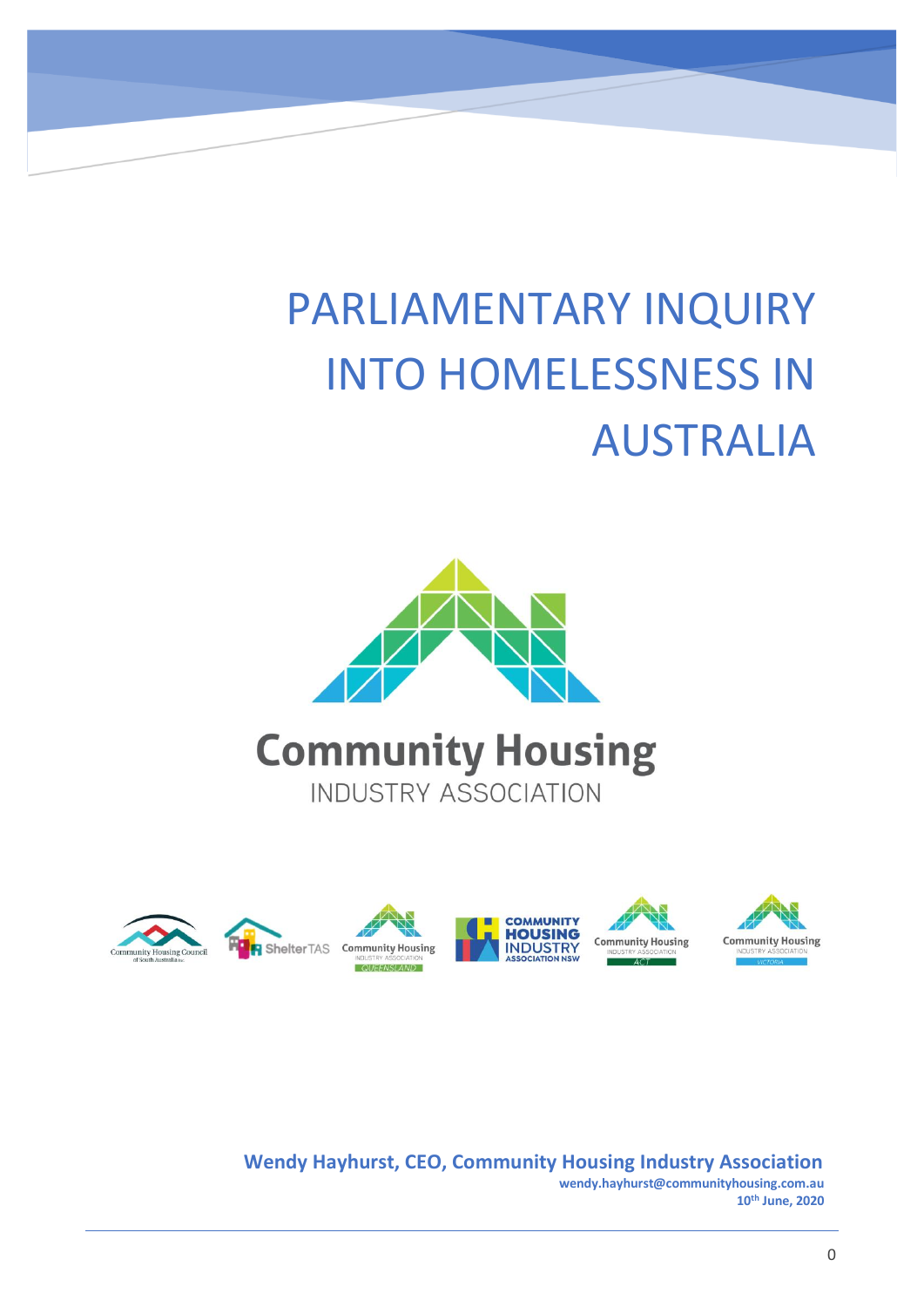

# **Executive Summary**

**CHIA is the peak body representing not for profit community housing providers (CHPs) across Australia. Our 170+ members manage a \$40 billion-plus portfolio of more than 100,000 homes, housing people on low and moderate incomes who find it hard to access affordable and appropriate tenancies in the private market.** 

The Community Housing Industry Association (CHIA) welcomes the opportunity to make a submission to the Parliamentary Inquiry into Homelessness in Australia. In this submission we have drawn on both our direct experience of managing housing for low income households and also existing research to focus on solutions that will reduce homelessness rather than simply improve how homelessness is managed.

Our submission was largely completed before the onset of the COVID-19 crisis, but we have included a section that explains the impact from the perspective of our members providing services and accommodation to formerly homeless people.

The pandemic has forced (mainly state and territory) governments to take action to address both rough sleeping and overcrowded shelters and boarding houses where residents share facilities. We have always known the public health risks both pose; the pandemic has shown that governments are able work collaboratively with other housing and service providers to secure resources and take rapid and effective action to provide temporary accommodation for at least 5000 people<sup>1</sup> using hotels, pop up shelters and under occupied student accommodation. We acknowledge this achievement while questioning how permanent homes for these people will be secured. It also raises another question of whether this achievement of virtually removing street homelessness can be maintained into the future. COVID-19 has brought into sharp relief the consequences from not investing in social housing but also an opportunity to make a start to address the shortfalls through a recovery stimulus program.

We have proposed a number of solutions which are consistent with those set out in CHIA's [2020 pre](https://www.communityhousing.com.au/wp-content/uploads/2020/01/2020-CHIA-Federal-Budget-submission-FINAL-.pdf?x38490)[budget submission](https://www.communityhousing.com.au/wp-content/uploads/2020/01/2020-CHIA-Federal-Budget-submission-FINAL-.pdf?x38490) but have also included actions in response to the current crisis.

We acknowledge the assistance from the City Futures Research Centre (CFRC) UNSW; allowing us to quote analysis conducted for their own Inquiry submission and also contributions from our members who provided service examples that illustrate points made in our submission.

<sup>&</sup>lt;sup>1</sup> Heagney, M. (2020) More housing needed for the several thousand rough sleepers across Australia; Domain, 12 May [https://www.domain.com.au/news/more-housing-needed-for-the-several-thousand-rough-sleepers-across-australia-](https://www.domain.com.au/news/more-housing-needed-for-the-several-thousand-rough-sleepers-across-australia-955241/)[955241/](https://www.domain.com.au/news/more-housing-needed-for-the-several-thousand-rough-sleepers-across-australia-955241/)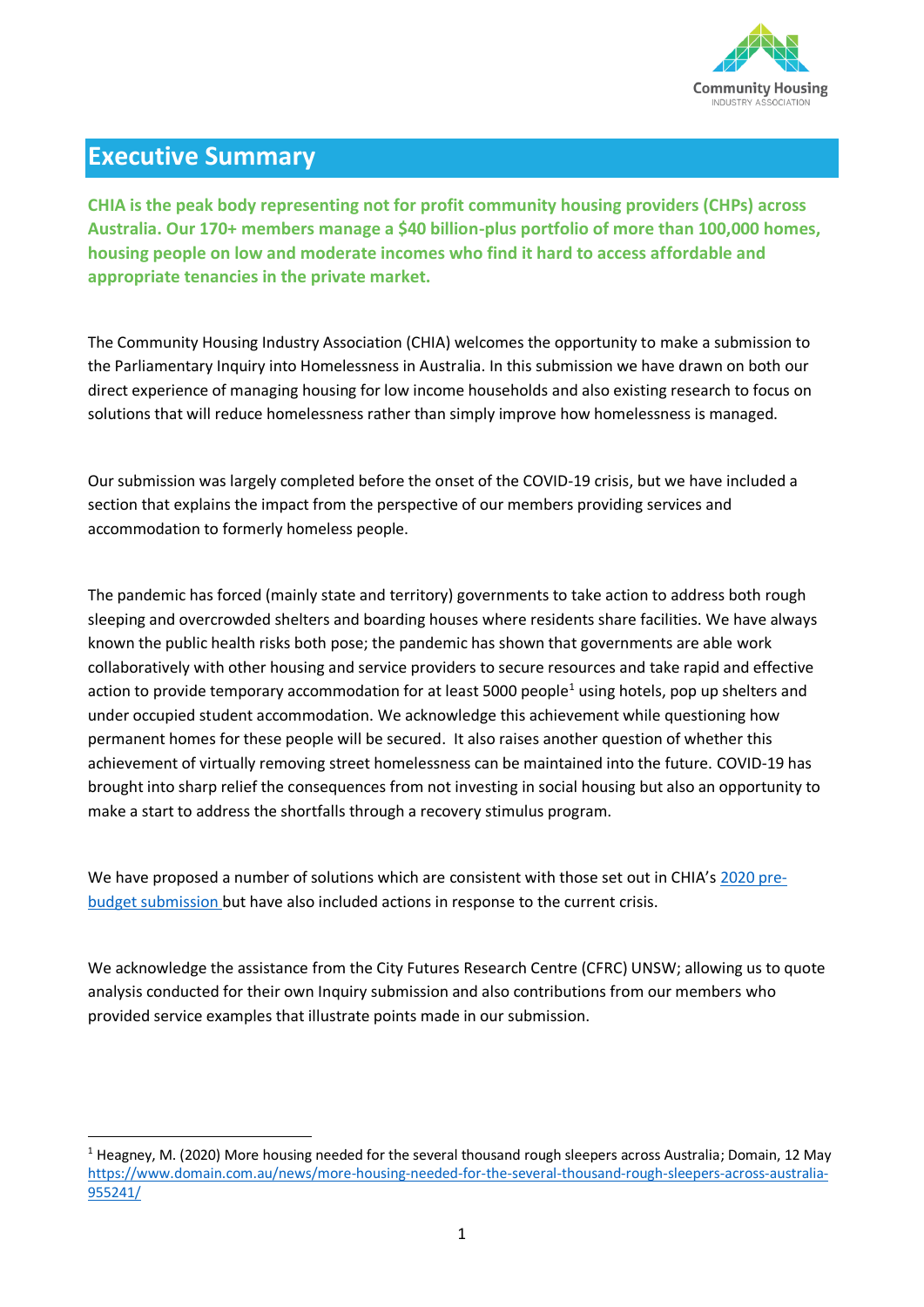

#### *Key recommendations for more effective action in tackling homelessness*

- 1. Allocate resources to develop a *10-year National Housing Strategy* that incorporates a separate plan to prevent and address homelessness
- 2. As a matter of urgency the Commonwealth, state and territory governments should be planning the housing response to meet the anticipated rise in homelessness as temporary income and job support programs are wound down and the eviction moratoriums are lifted.
- 3. Undertake research to fill gaps in understanding including:
	- *a. comprehensive research into overcrowding in Australia*
	- *b. into older women's homelessness*
	- *c. students housing experiences*
- 4. *Support state and territory initiatives to rehouse formerly homeless households temporarily housed during the pandemic* by introducing a fund to encourage head leasing of private rental units. CHIA and Homeless Australia's rapid housing response provides a blueprint for such a scheme.<sup>2</sup>
- 5. Invest in *social and affordable housing*:
	- a. Kickstart our country's post COVID-19 recovery through a social housing acceleration program (SHARP)<sup>3</sup> to deliver 30,000 social rental housing units.
	- b. Dedicate resources in 2020 -21 to developing and establishing a *recurrent Federal social and affordable program* for implementation in 2021-22 that incentivises State and Territory coinvestment and attracts private equity, via a funding framework such as that provided by the *Affordable Housing Infrastructure Booster*.
- 6. Support the community housing industry to deliver services that will support tenants to sustain tenancies:
	- a. contributing annually to a *National Industry Development Strategy* that will develop tools and resources to enhance and improve tenancy management practice ,
	- b. Using the *National Housing and Homelessness Agreement (NHHA) to encourage states and territories to fund tenancy support services.*
- 7. Set up a *\$20M grant program to support innovative housing first accommodation options for veterans* who are homeless or at risk of becoming homeless.

<sup>&</sup>lt;sup>2</sup> https://www.communityhousing.com.au/wp-content/uploads/2020/04/200422-CHIA-HA-RHR-FINAL.pdf?x59559

<sup>3</sup> https://www.communityhousing.com.au/wp-content/uploads/2020/05/SHARP-Program.pdf?x59559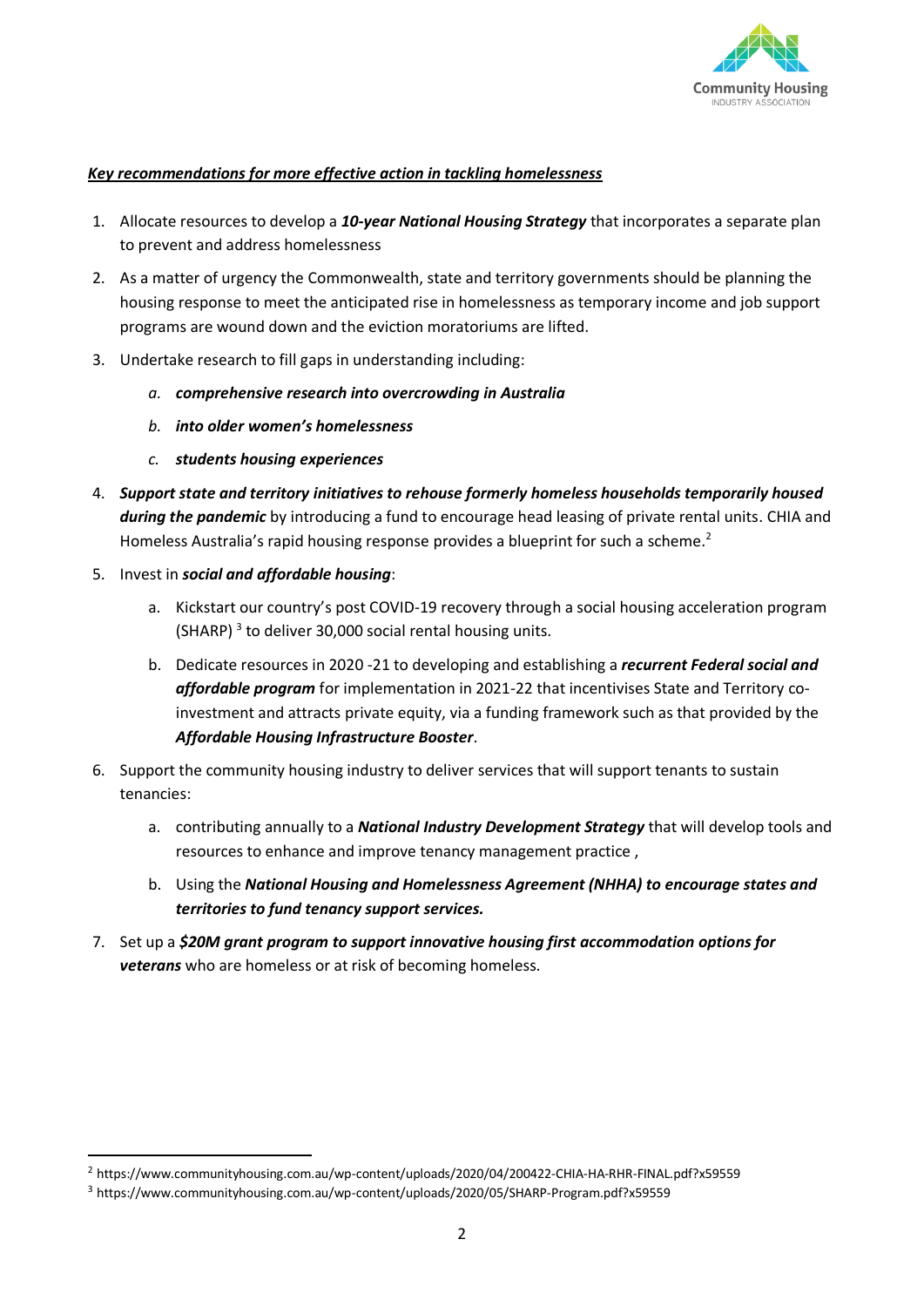

# **Introduction**

The Community Housing Industry Association (CHIA) welcomes the opportunity to make a submission to the Parliamentary Inquiry into Homelessness in Australia.

CHIA is the peak body representing not for profit community housing organisations (CHOs) across Australia. The industry provides one in five of Australia's social rental properties, complementing public housing. CHOs manage a \$40 billion-plus portfolio of more than 100,000 homes, housing people on low and moderate incomes who find it hard to access affordable and appropriate tenancies in the private market. Our 170 plus CHO members include the largest (managing over 10,000 dwellings) to those with less than 100 homes. Our members provide a diverse range of housing for Aboriginal people, people with disabilities and the formerly homeless. In recent years allocations to community housing tenancies have predominantly been to households classified as 'priority need'<sup>4</sup>. While priority need is not synonymous with homelessness, the overlap is considerable.

CHIA's submission focuses on solutions that will reduce homelessness rather than simply improve how homelessness is managed. For this reason, the submission considers the broader issue of housing stress which feeds into the growing numbers of homeless households in Australia.

We have drawn on our direct experience of delivering housing and tenancy management services to formerly homeless households together with existing high quality research and analysis. Our solutions are largely those we set out in our 2020 pre-budget submission<sup>5</sup> and concern actions to address housing stress amongst lower income households and also ensure tenancies are 'successful'. By successful we mean that tenancies are sustained long term or until a household transitions to alternative secure and appropriate housing.

CHIA acknowledges that there are broader economic and regulatory policies (including tax settings) and social and welfare policies (especially social security programs) that impact on homelessness. CHIA's National Plan for Affordable Housing<sup>6</sup> sets out our position on a number of these issues and the recent publication *Housing Policy in Australia<sup>7</sup>* provides a more in-depth analysis of broader housing market issues. We anticipate many of these issues will be addressed by other respondents.

Before responding to the Inquiry questions, we have reflected on the current COVID-19 crisis and its homeless impacts and briefly considered the broader question of housing stress and its relationship to homelessness. Throughout the submission we have illustrated our points using case study examples drawn from our members.

<sup>&</sup>lt;sup>4</sup>Report on Government Services 2020. Note that figures for 2018/19 were distorted by NSW where tenancies transferred to community housing providers were classified as new allocations. In the previous three years allocations to priority need households ran at over 80% - higher than for public housing.

<sup>5</sup> [https://www.communityhousing.com.au/wp-content/uploads/2020/01/2020-CHIA-Federal-Budget-submission-FINAL-](https://www.communityhousing.com.au/wp-content/uploads/2020/01/2020-CHIA-Federal-Budget-submission-FINAL-.pdf?x38490) [.pdf?x38490](https://www.communityhousing.com.au/wp-content/uploads/2020/01/2020-CHIA-Federal-Budget-submission-FINAL-.pdf?x38490)

<sup>6</sup> https://www.communityhousing.com.au/national-plan/

<sup>7</sup> Pawson, H; Milligan, V. and Yates J: 2020 Housing Policy in Australia: A case for system reform, Singapore: Palgrave Macmillan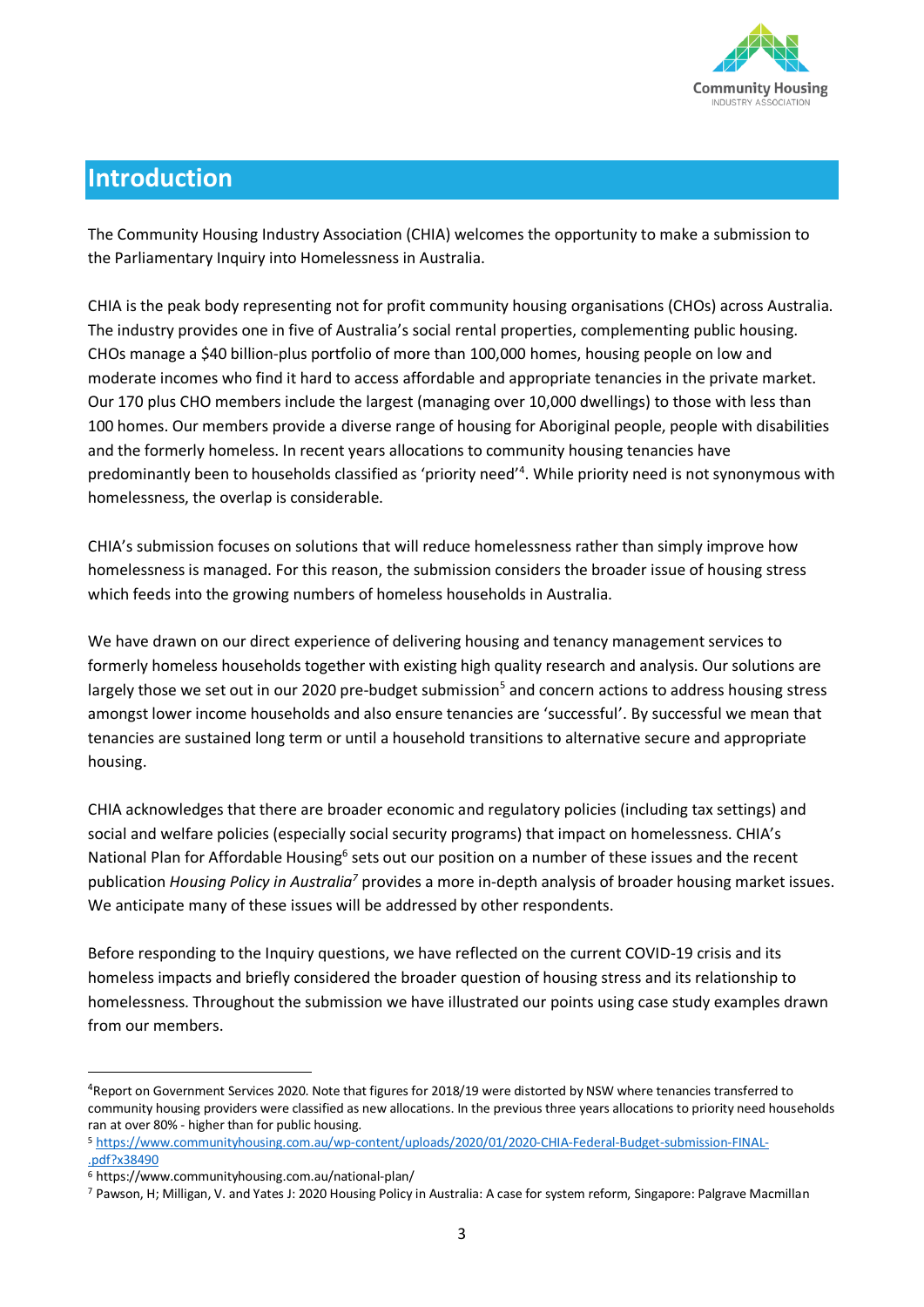

#### **COVID-19 CRISIS**

The COVID-19 outbreak has not substantively changed our Inquiry submission, nor our recommendations. The outbreak has, however, triggered public health concerns around infection and transmission from people who are rough sleeping or living in accommodation with shared facilities. These concerns led to state and territory governments mobilizing resources to rapidly rehouse around 5000 individuals considered to be at risk. We acknowledge this was a significant achievement.

### **Rapid Response to Unsafe Accommodation**

Boundary Street, Brisbane, a centrally located accommodation for single men that also provides training opportunities to help residents secure employment, is one example of this rapid rehousing. While the 70 plus residents have their own room, kitchen and bathroom facilities are shared – thus increasing the risk that a COVID-19 outbreak could quickly spread.

Recognising the sudden emergence of this risk in March 2020, the Queensland state government response

was rapid and effective. The Dept of Housing and Public Works collaborated with the community housing provider, BRIC, to secure a newly-built underoccupied 500 unit student housing block in Toowong. Three other specialist homelessness services managing accommodation with shared facilities were also involved. The state government has taken a lease until January 2021 and is taking care of the lease charges as well as repairs and maintenance. Security and service costs are shared between the four providers.

**Moving 300 residents was achieved without incident & has also clearly demonstrated that government, accommodation and service providers can respond quickly and flexibly when required***. BRIC Housing, QLD*

Moving 300 residents was achieved without incident and the feedback from residents who are now living in self-contained studios has been generally positive. It has also clearly demonstrated that government, accommodation and service providers can respond quickly and flexibly when required.

There are some challenges - student accommodation isn't designed to facilitate a supportive housing model, with little space to hold programs and residents missing the opportunities to socialise. The rooms and fittings are also designed with study, not general living in mind. Clearly, congregating many residents with complex conditions in one location isn't ideal.

Perhaps the biggest challenge will be securing move on accommodation before the lease comes to an end. With several hundred former homeless people temporarily accommodated in hotels in the Brisbane area the pressure on scarce social housing will be acute.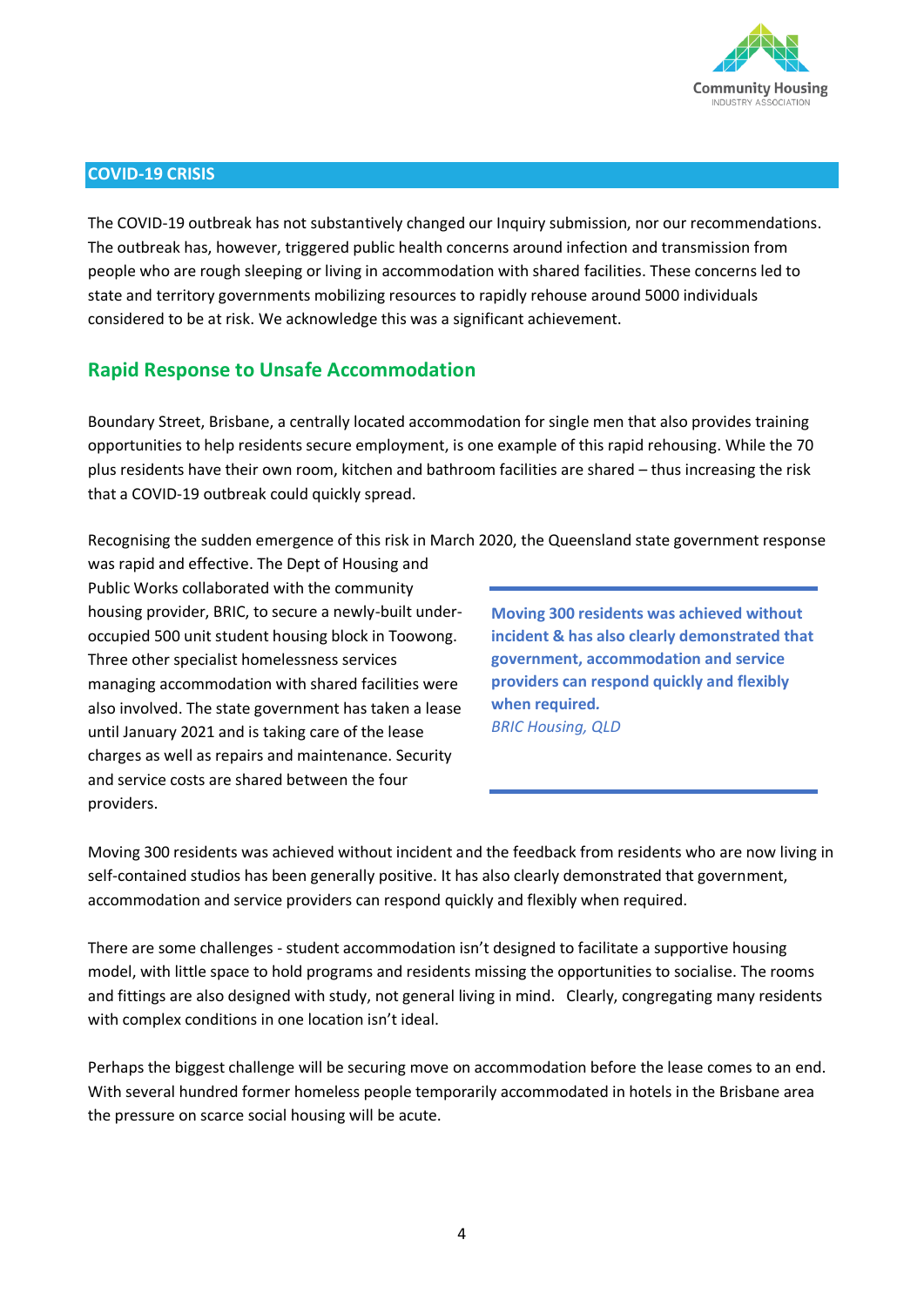

## **The Value of Supportive Housing**

The pandemic has also illustrated the strengths of supportive living models such as Common Ground Queensland (CGQ) where the CEO noted that 'I have been so pleasantly surprised by how uneventful it has been during the pandemic response, however, it is fairly logical when I think about it in hindsight. The supportive housing model is perfectly positioned to support people to stay home and keep safe'.

Many CGQ tenants are highly vulnerable due to age, poor health or disability. Together with the onsite support staff CGQ was able to put plans in place and communicate with tenants very quickly to minimise and respond to the emerging risks.

Due to the single point of entry and 24/7 concierge CGQ was able to engage with tenants regularly, to reinforce hygiene and social distancing messages, to identify people who may have been unwell, to monitor tenants who were self-isolating, and to provide hand gel at entrance and exits. Most importantly CGQ was able to put in place and enforce the recommended visitor restrictions. Feedback from tenants (both formerly homeless and affordable housing) regarding these measures was overwhelmingly positive as they felt protected. Benchmarked against a typical monthly visitor throughput of 2,500, CGQ recorded just 600 in April, most of whom were people providing care or support to tenants.

Tenants have been advised to stay in their home if they are feeling unwell and to call the concierge desk. The onsite Nurse is able to visit them in their home and organise for medical assessment if necessary. Where appropriate, tenants can be supported to safely exit and enter the building, attend testing, and self-isolate with any needs being looked after by support services. CGQ is able to immediately deep clean floors or touch points where tenants who are unwell live or have travelled.

In addition, CGQ has been able to put in place hand sanitiser throughout the common areas, hourly cleaning of foyer and lifts,

regular cleaning of touch points throughout the building. They have been able to offer paid work to tenants to do some of this additional cleaning.

To date they have not had a confirmed case in the building, they have had several tenants who have been unwell and been tested.

I have been so pleasantly surprised by how uneventful it has been during the pandemic response, however, it is fairly logical when I think about it in hindsight. The supportive housing model is perfectly positioned to support people to stay home and keep safe' *CEO, Common Ground, QLD*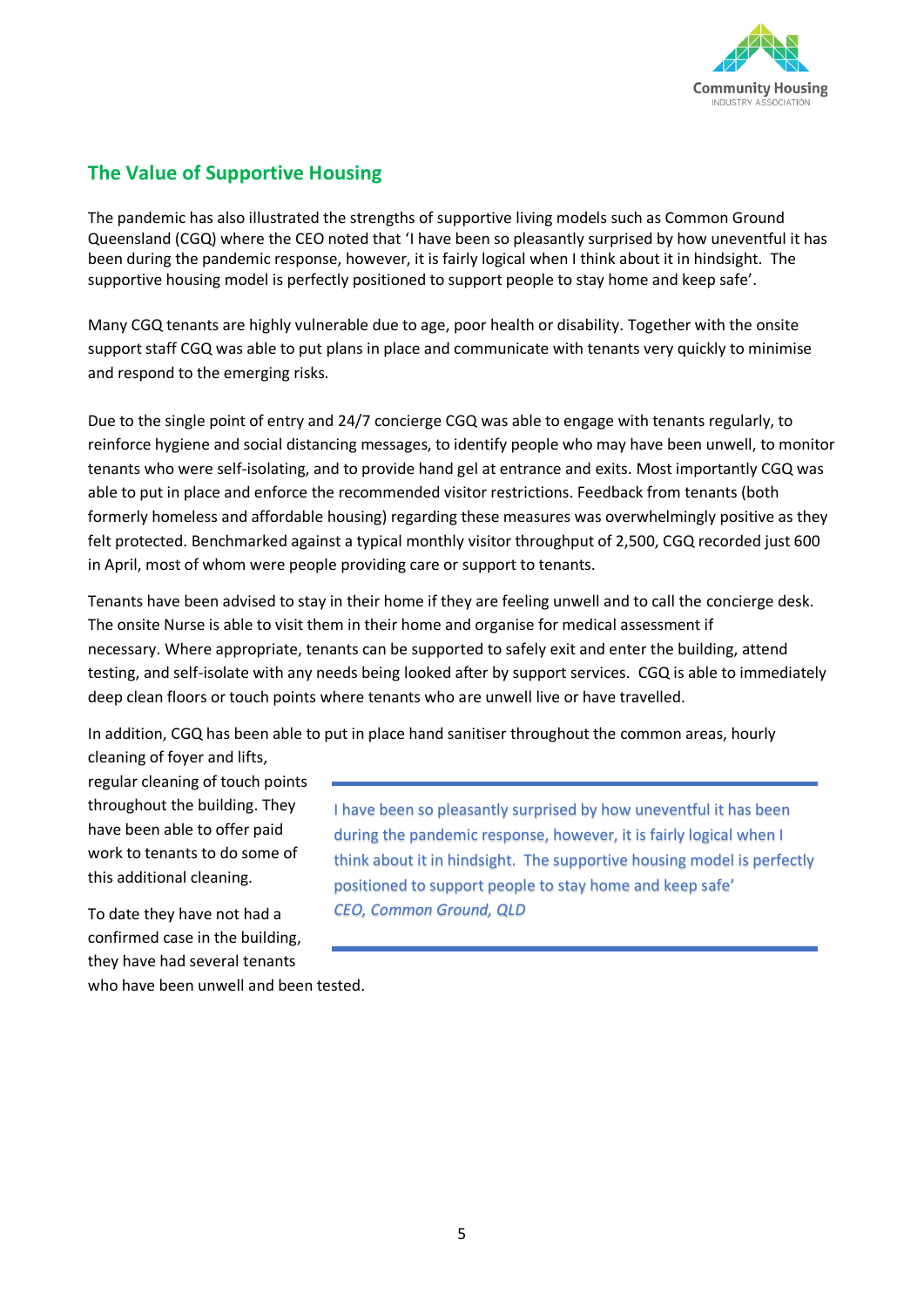

# **Exit Strategies**

While, acknowledging that over 5,000 people sleeping rough and in unsafe accommodation have been temporarily housed, we now face the looming problem of how to provide for their rehousing into more permanent homes. As we prepare this submission there appear to be no comprehensive exit strategies in place in any jurisdiction.

Existing social housing will be unable to accommodate any urgent need to evacuate this cohort from hotels. The amount of social housing has reduced to just 4% of all dwellings and *'*the annual number of lettings made by social landlords relative to population has halved since 1991'.<sup>8</sup> Moreover, dwindling supply has meant that even in normal times virtually all of those being housed by CHOs and public housing agencies are 'greatest need applicants'. Even to the extent that such applicants could be deferred in favour of former rough sleepers being moved out of hotels, the social housing system would be incapable of absorbing all of the latter in any short time period.

Furthermore, as temporary income supports (e.g. JobKeeper payments) are reduced and job protections withdrawn, we can anticipate more people will be pushed into housing stress and homelessness. While there will be some businesses that 'snap back' there will be many for whom the recovery process will be far longer and are therefore unable to retain all their employees.<sup>9</sup> Large sections of the workforce were also ineligible for the JobKeeper program and some may already be in precarious housing situations, but temporarily protected by the eviction moratorium. With these being lifted at the same time as the stimulus payments are withdrawn Australia faces a probable major spike in homelessness. Estimating the numbers involved, mitigating the risk and planning and co-ordinating the response is urgently needed. The Federal Government should take the leadership role.

## **The Future of Accommodation with Shared Facilities**

The pandemic has also demonstrated the urgent need to plan for the renovation and in some cases the replacement of shared accommodation where despite high quality services the public health risks are not easily mitigated. Servants Community Housing in Melbourne provides accommodation for single men and women in a mix of properties some with shared bathrooms and kitchen / dining rooms and others which have en-suite facilities. A manager, living on site is there to ensure the residents needs are met and the house runs smoothly. In the current environment having this presence has been invaluable. Not only does it minimise the infection risk associated with staff coming and going but the manager is alert to issues when they arise.

Most residents have severe mental health issues and many have underlying medical conditions too making them especially vulnerable to the virus's effects. Servants needed to take action to minimise both the risk of an outbreak and the risk to their residents longer term wellbeing.

<sup>&</sup>lt;sup>8</sup> Taking into account both public housing and community housing, the gross number of social rental lettings dropped from 52,000 in 1991 to 35,000 in 2017 – an absolute decline of a third (for sources see p106 in: Pawson, H., Milligan, V. & Yates, J. (2020) Housing Policy in Australia: A case for system reform; Singapore: Palgrave Macmillan). Pro rata to population, this represents an effective reduction in social housing supply of some 50%.

<sup>9</sup> https://grattan.edu.au/news/beware-the-fiscal-cliff-why-australia-urgently-needs-an-economic-transition-plan/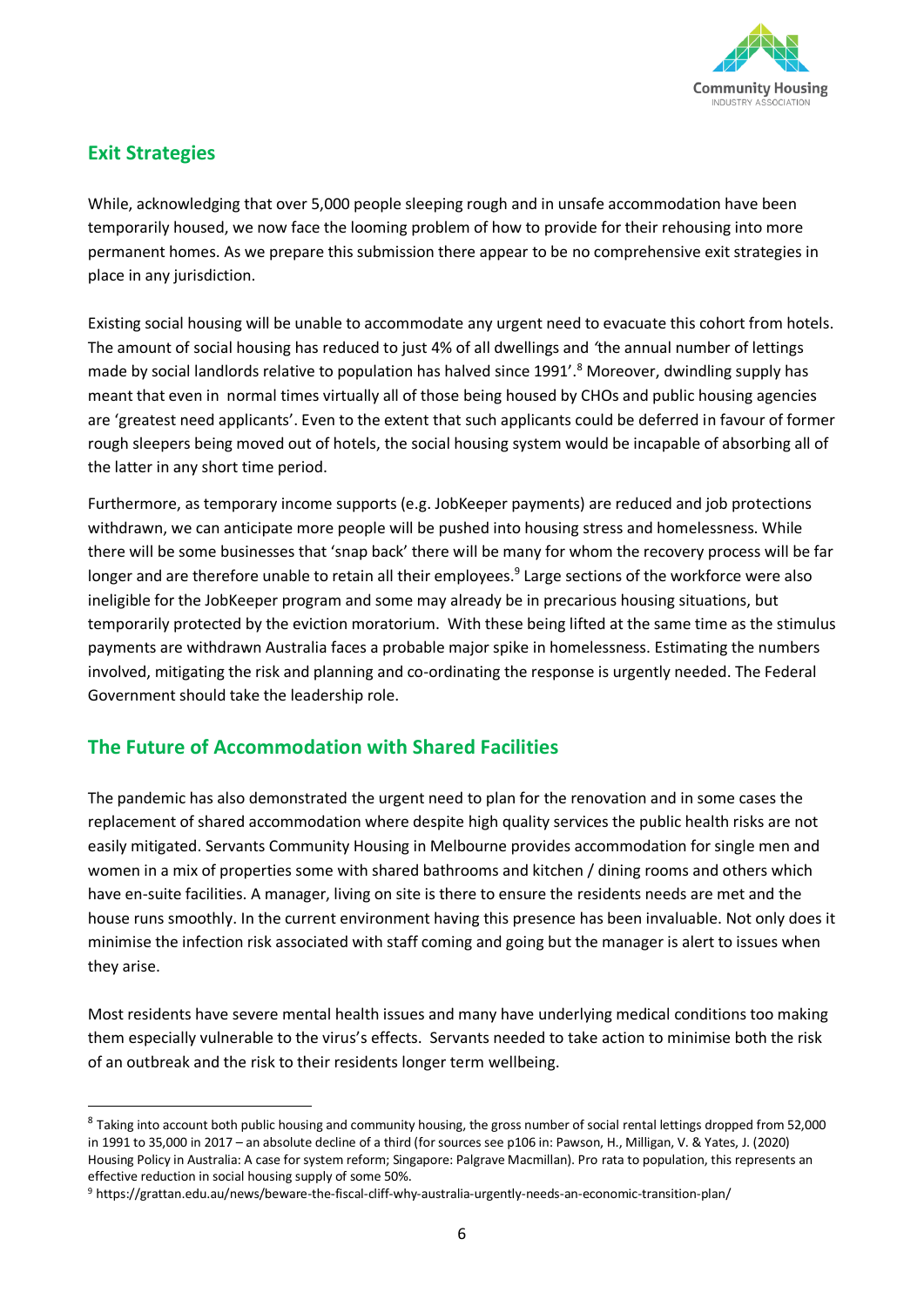

A more frequent cleaning regime, a rota for meal times, and arrangements for offsite isolation have been introduced, but residents still have the opportunity to socialise. Vacancies in the homes with shared facilities are not being filled - a difficult decision given the rising demand for accommodation. However, the pandemic has led to a much reduced turnover in rooms and hence vacancies - with residents not wanting to move out of a safe place.

The service response has been a residents managing well. It illustrates the benefits of a supportive housing model focused around residents' needs. That said, the impact on staff living on site, on high alert

success with the vast majority  $A$  house manager on site has helped mitigate the risk of an of outbreak and reassured vulnerable residents, but going forward getting the resources to put in en-suite facilities is a priority. *Servants Community Housing, Melbourne*

and unable to take a break is significant and Servants want to collaborate with others on solutions.

Questions are inevitably raised about the appropriateness of shared facilities. While shared kitchens / dining areas can reduce the risk of social isolation, the case for providing ensuite bathrooms is unarguable. The reality, however, is that the scope for making these changes (or developing alternative accommodation) is limited without government investment.

#### **Planning for the Recovery**

It raises the question of whether this achievement of virtually eliminating street homelessness can be maintained into the future. COVID-19 has brought into sharp relief the consequences from not investing in social housing but also an opportunity to make a start to address the shortfalls through a recovery stimulus investment program.

In our recommendations we have proposed a short and a medium-term solution to address these issues. A **rapid housing response fund** to enable community housing organisations to head lease private rental accommodation and specialist homelessness services to provide support for former rough sleepers. Many CHOs already operate long standing head leasing schemes and in a position to respond quickly and take advantage of an anticipated oversupply of homes in the private rental market<sup>10</sup>

In the medium term secondly a recovery stimulus program to renovate and build new social housing - **the Social Housing and Renovation Program (SHARP).** 

<sup>&</sup>lt;sup>10</sup> Johanson, S. (2020) Renters win as owners face short-stay apocalypse; Sydney Morning Herald, 12 May [https://www.smh.com.au/business/companies/renters-win-as-owners-face-short-stay-apocalypse-20200512](https://www.smh.com.au/business/companies/renters-win-as-owners-face-short-stay-apocalypse-20200512-p54s7z.html) [p54s7z.html](https://www.smh.com.au/business/companies/renters-win-as-owners-face-short-stay-apocalypse-20200512-p54s7z.html)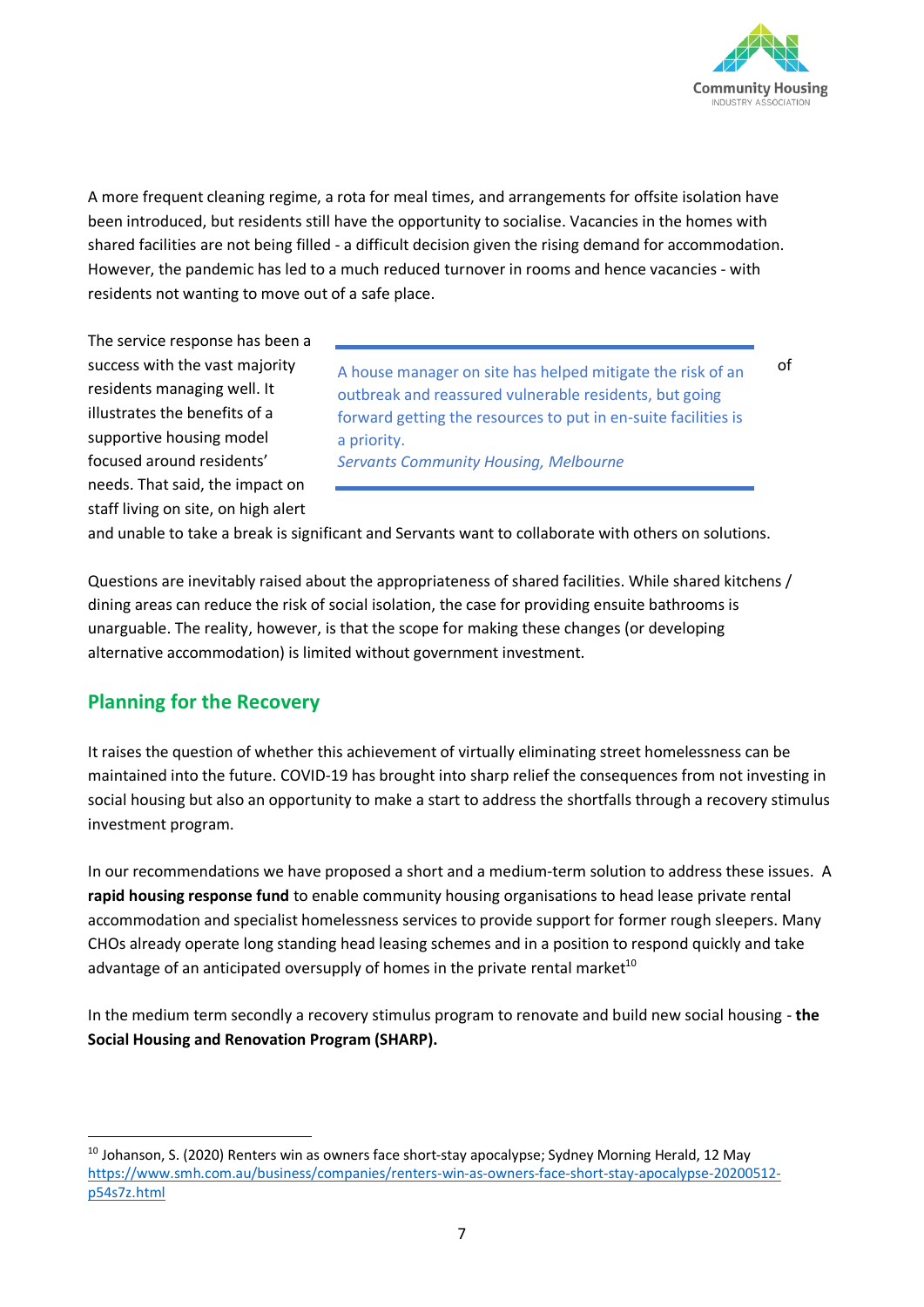

#### **Homelessness and Housing Stress**

In the questions posed for respondent submissions to this Inquiry it is implicit that the prime focus is on how Australia can better respond to this growing problem. However, it is crucial that 'the problem' is not defined too narrowly. As the most visible and extreme manifestation of homelessness rough sleeping naturally tends to attract most attention from state and territory governments, sometimes to the exclusion of other aspects of the issue. Given the public health risks posed by rough sleeping and the impossibility of individuals complying with social distancing and hygiene advice we understand attention on this group will be particularly acute in current circumstances.

However, it is important that this Inquiry is framed by an understanding that homelessness is much broader than rough sleeping, and also that all forms of homelessness are part of a much wider housing market problem. Unless this is tackled, then while we may devise better ways of assisting affected individuals, the fundamental causes of rising homelessness will remain unaddressed. Not only will the flow of newly homeless households continue to grow, but many of those assisted will once again find themselves in need of help.

While many households experiencing, or at risk of, homelessness require some form of additional support service, all require a home – and for many, support needs may be minor and/or shortlived. The focus in state and territory homelessness strategies has been on crisis management and specialist homelessness services and not on taking a prevention-led approach. While in some cases recognised as necessary, affordable housing supply solutions tend to be seen as beyond the remit of such documents. And while this would be less problematic if such solutions were central to state/territory housing strategies, this is sadly not the case. Even where such plans acknowledge this issue, they typically fail to squarely address it<sup>11</sup>.

There is mounting evidence of Australia's shortfall of housing affordable to households in the bottom two income quintiles. Research commissioned by CHIA NSW and Homelessness NSW in 2016, which built on prior AHURI research, identified a shortfall of over 650,000 homes across Australia affordable to households in the bottom two income quintiles. Accounting for projected household growth to 2036 more than one million additional social/affordable rental homes will be needed to meet the needs of these lower income households over the next 20 years<sup>12</sup>. The result of this failure to supply sufficient homes compounds housing stress, again amply demonstrated by other robust research and analysis. We draw on a few examples below:

<sup>&</sup>lt;sup>11</sup> The NSW Homelessness Strategy 2018-23, for example, acknowledges affordable housing shortfalls (without specifying what these are) but considers these as covered by its Futures Directions for social housing (FD) plan. However, while creditably naming expanded social housing supply as a key objective, the FD document omits all mention of housing need and its supply commitments fail to distinguish between replacement and additional new homes. A best guess is that the policy may deliver an additional 10,000 social housing dwellings over 10-20 years, far below the scale of provision needed even to keep pace with the growth of need, let alone to absorb need that exists today – see: CFRC, UNSW 'Filling the Gap' – report text.

<sup>&</sup>lt;sup>12</sup> Troy L, van den Nouwelant R, Randolph W (2018) Filling the Gap - Estimating need and costs of social and affordable housing delivery http://communityhousing.org.au/wp-content/uploads/2019/03/Modelling\_costs\_of\_housing\_provision\_FINAL.pdf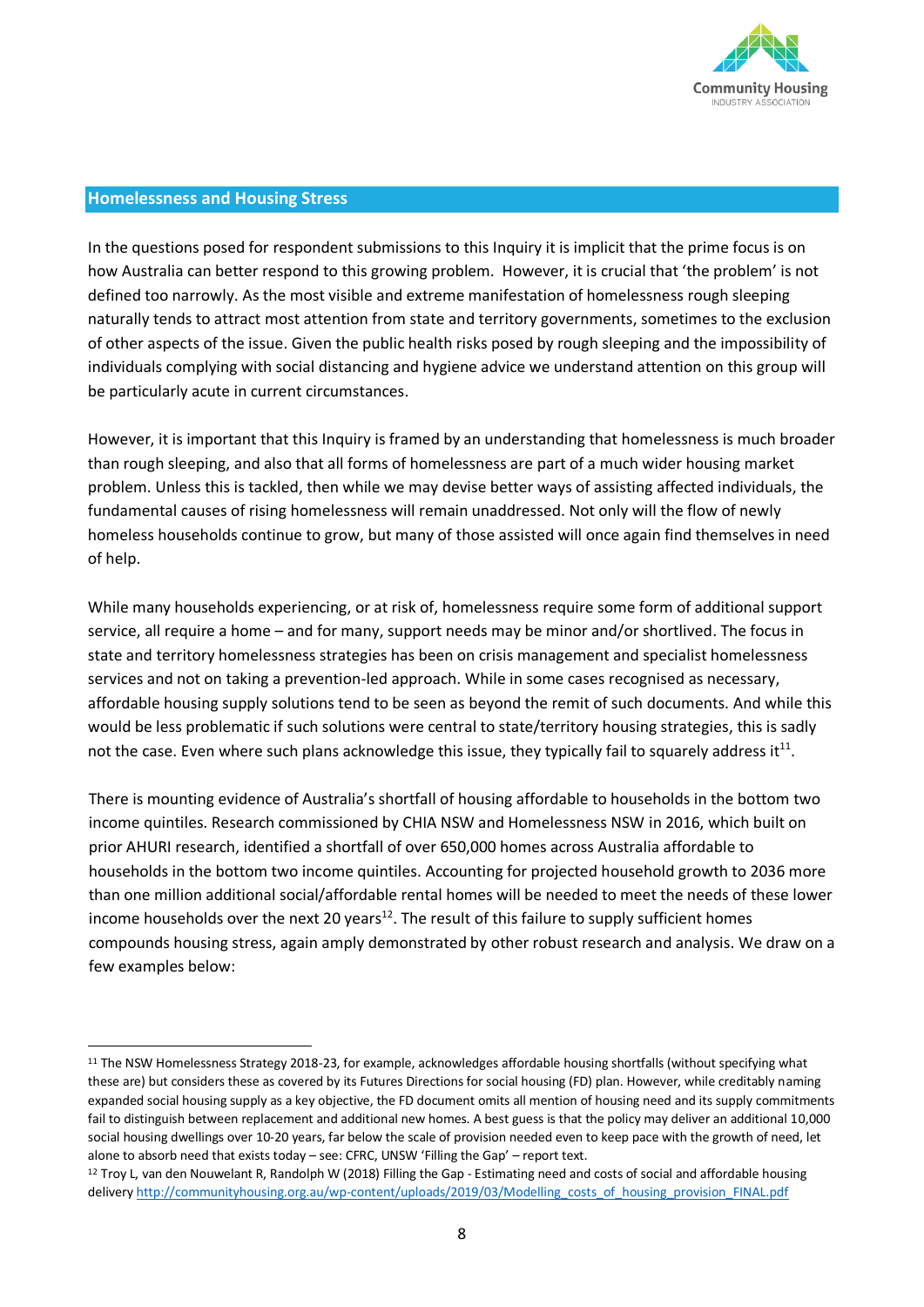

- More than half of the of low-income households in rental housing some 1.3 million people face housing costs exceeding 30% of their income, leaving them without enough remaining funds for basic essentials like food and clothing<sup>13</sup>.
- The private rental market has not supplied a sufficient number of dwellings at rents (i.e. \$202 or less per week) affordable to households in the bottom income quintile. By 2016 the national deficit of such dwellings had risen to 212,000. While the situation for private renters in the second lowest quintile is less extreme, the availability of homes affordable to this group (i.e. rented at below \$355 per week) is substantially compromised by such homes being occupied by higher income earners.<sup>14</sup>
- Using the projected number of households in Australia (ABS 2015) the number of social housing dwellings per 100 households has declined from 5.1 per 100 households in 2007–08 to 4.6 in 2017– 18<sup>15</sup>. No reliable figures exist on the additional new social and affordable homes currently planned but even on optimistic assumptions it is highly unlikely to exceed 10% of what is required. Factoring in the loss of affordable homes through the expiry of incentives awarded under the National Rental Affordability Scheme (NRAS) and other time limited schemes, as well as continued public housing sales and demolitions, the prospective net increase in social and affordable homes over the next five years is likely to be barely above zero. Unless there is a change of course by Australian governments, social and affordable housing provision per capita will continue to contract, just as it has for the past 25 years.
- A more meaningful measure of the decline in social housing supply is the reduction in the annual number of such properties being let to new tenants. This results from the decline of gross provision (see above), from the reduced number of newly built homes coming onstream, and from the contracting availability of affordable 'move on' accommodation (meaning fewer existing tenants have the capacity to transition into the private market). Therefore, as CFRC quote in their Inquiry submission, '*Taking into account both public housing and community housing, the gross number of*  social rental lettings dropped from 52,000 in 1997 to 35,000 in 2017 – an absolute decline of a third<sup>16</sup>. *Pro rata to population, this represents an effective reduction in social housing supply of some 50%'.*

At the Federal level the government's Infrastructure agency Infrastructure Australia in its 2019 Audit<sup>17</sup> has recognised that '*access to safe, adequate and affordable housing is a crucial foundation for enabling a person's physical and mental health and wellbeing. Without access to appropriate housing, people are unable to focus on other aspects of their lives (such as health, education and employment) and are unable to contribute productively to society*' and that many Australians currently do not have their housing needs met by the market. The audit clearly outlines the problem - i.e. that ' *the social housing system suffers from a lack of funding, an ageing housing stock with high maintenance needs, increased demand due to housing affordability issues, insufficient funding to increase the supply of dwellings in the system, and tenants with increasingly diverse needs'*.

<sup>&</sup>lt;sup>13</sup> Productivity Commission (2019) Vulnerable Private Renters: Evidence and Options

<sup>14</sup> Hulse, K., Reynolds, M., Nygaard, C., Parkinson, S. and Yates, J. (2019) *The supply of affordable private rental housing in Australian cities: short-term and longer-term changes*, AHURI Final Report No. 323, Australian Housing and Urban Research Institute Limited, Melbourne, https://www.ahuri.edu.au/research/final-reports/323, doi:10.18408/ahuri-5120101.

<sup>15</sup> https://www.aihw.gov.au/reports/housing-assistance/housing-assistance-in-australia-2019/contents/social-housingdwellings#sh1

<sup>16</sup> Pawson, H., Milligan, V. & Yates, J. (2020) Housing Policy in Australia: A case for system reform; Singapore: Palgrave Macmillan <sup>17</sup> https://www.infrastructureaustralia.gov.au/publications/australian-infrastructure-audit-2019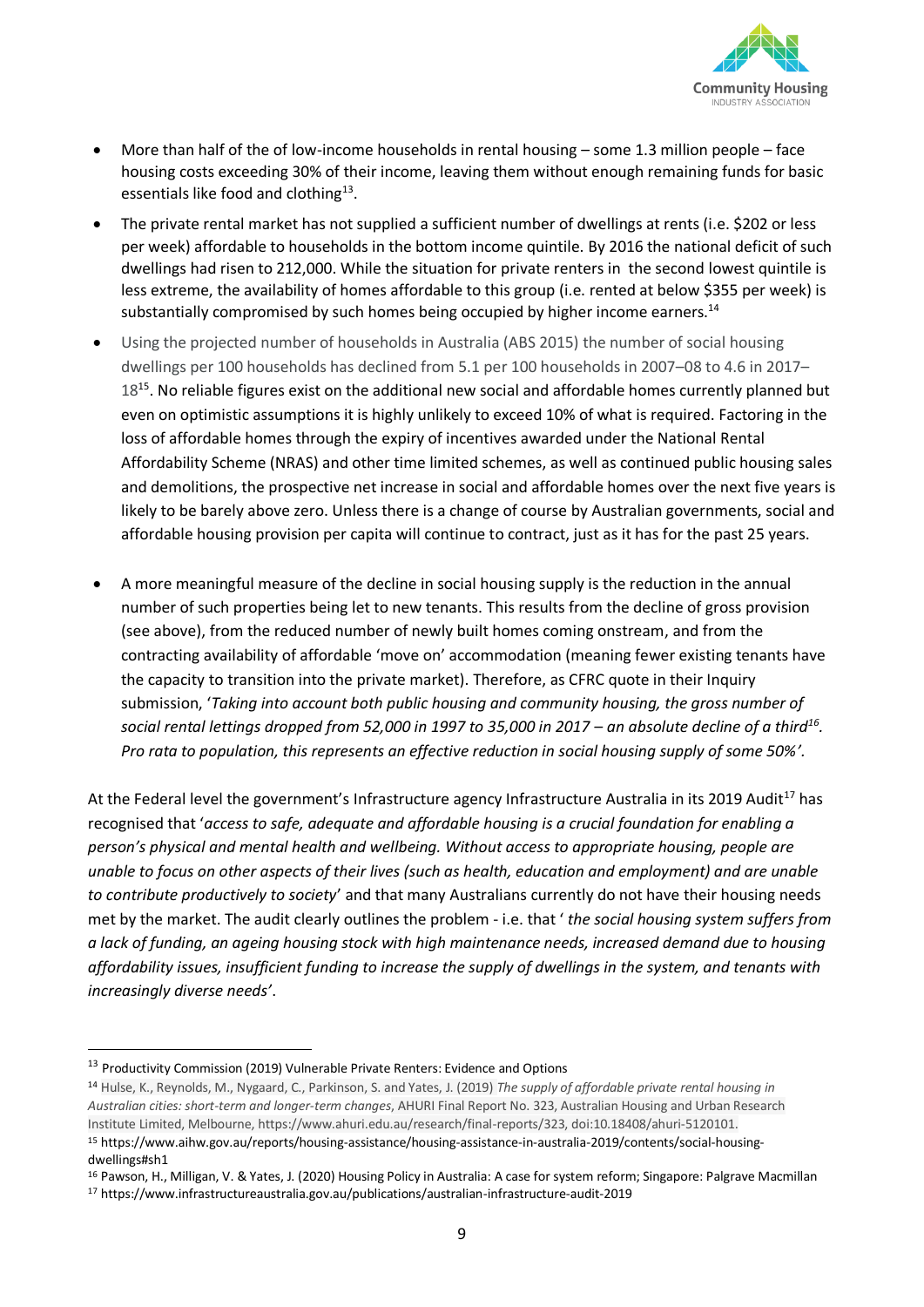

The absence of a national housing strategy with an integrated homelessness plan is a major impediment to ensuring the co-ordinated approach that is necessary to reducing homelessness. It is the Federal Government that has the central responsibility to lead policy in matters of national significance such as this, notwithstanding that many of the levers around planning and land administration lie with the states and territories.

Among our recommendations, we call on the Federal government to **develop a national social and affordable housing supply program, underpinned by recurrent funding, for implementation in 2021-22.**  The program should be sensitive to variable needs as well as to development costs. It should also incentivise other state and council contributions and attract private institutional capital. CHIA's blueprint scheme, the Affordable Housing Infrastructure Booster (AHIB)<sup>18</sup> aims to generate dwellings to be let at least 20% below local market rents for 20 years, targeted to low and moderate-income households. The AHIB mechanism lets the desired housing outcomes and locations determine the financial boost allocated so as to enable affordability, rather than the financial boost conditioning the type and location of housing that can be provided. AHIB is responsive to variation in construction cost, land cost and local rent levels.

Ending this section positively, we would stress that major opportunities will flow from tackling housing unaffordability. Traditionally, housing developed and managed by CHIA members has been valued for meeting social needs by providing safe, secure and affordable homes to vulnerable and low waged households who cannot access suitable market housing. More recently, research evidence has demonstrated that government investment in social housing produces savings for other public service budgets.<sup>19</sup> More broadly still, provision of more affordable housing can enhance human capital and hence economic productivity<sup>20</sup>. In addition, investing in social and affordable housing has positive outcomes for the residential construction industry, a key part of the Australian economy and one of the country's major employers.

#### **Inquiry Questions**

## **Incidence of homelessness and factors affecting the incidence of homelessness**

The likelihood of an individual becoming homeless is increased by personal risk factors such as whether they suffer from mental ill health, are disabled or have a drug or alcohol dependency. At the same time, however, the chances that any such affected person will experience homelessness as a result are crucially dependent on their financial resources and social capital. While domestic violence or mental ill health can affect anyone, whether that individual becomes homeless is very much influenced by their economic position and support network.

<sup>20</sup> Maclennan, D. with Randolph, B., Crommelin L., Witte, E., Klestov, P., Scealy, B. and Brown, S. (2019) Strengthening Economic Cases for Housing Policies [Internet], City Futures Research Report. Sydney: UNSW [https://cityfutures.be.unsw.edu.au/documents/515/Full\\_Report\\_Final\\_edited\\_logos.pdf](https://cityfutures.be.unsw.edu.au/documents/515/Full_Report_Final_edited_logos.pdf)

<sup>18</sup> Affordable Housing Infrastructure Booster: A report and policy blueprint for the Community Housing Industry Association NSW, 22 March 2019 <https://www.communityhousing.com.au/our-advocacy/#tab-id-2>

<sup>&</sup>lt;sup>19</sup> Nygaard, C (2019) Social and Affordable Housing as Infrastructure https://www.communityhousing.com.au/wpcontent/uploads/2019/11/Social-and-affordable-housing-as-social-infrastructure-FINAL.pdf?x33467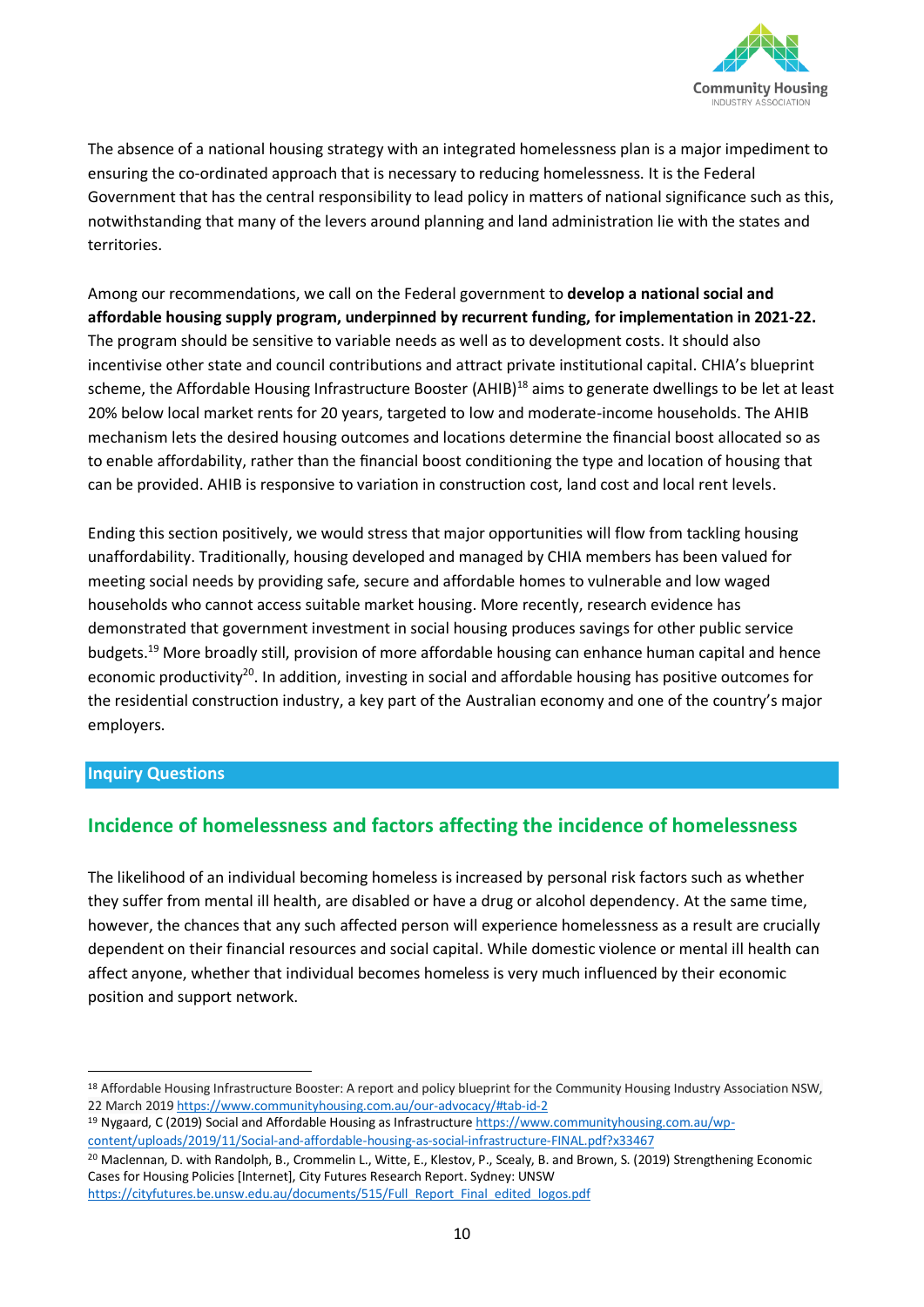

Homelessness is not only experienced by individuals with particular health conditions or other personal risk factors. Rising house prices, the reduction in availability of low cost private rentals and the failure to make sufficient investment in new subsidised housing - as explained in the submission introduction - mean that, for many, an unexpected life event can result in homelessness where the problem is entirely a housing problem - i.e. no support need exists. Many among the growing cohort of older women experiencing homelessness are likely to fall into this category.

There are also particular groups that research and analysis shows are disproportionally represented in the homelessness population. Indigenous Australians are ten times as likely to be homeless as the Australian norm, they make up 3.2% of the Australian population (ABS 2019), yet they made up 26% of the those using specialist homelessness services (SHS) in 2018–19., Indigenous people using SHS increased by an average of 7% each year since  $2011^{21}$  – a rate faster than that for the general population.

Veterans are also significantly overrepresented in the homeless population. Research<sup>22</sup> for the Department of Veterans' Affairs found that 5.3% of the recently transitioned ADF population (equating to 5767 individuals) experienced homelessness in a 12-month period<sup>23</sup>. This compares to 1.9% in the general population. Half are estimated to be homeless for over four weeks in any one homeless 'episode'. A quarter are described as chronically homeless. Overall, the strongest risk factors for veteran homelessness were: higher levels of psychological distress during service; and relationship breakdown and unemployment following transition.

People with mental health issues are also disproportionally represented amongst users of SHS services. In 2018–19, AIHW reported there were 86,500 SHS clients who said they had a current mental health issue, a 7% increase from the previous year. Not only were they one of the largest users of SHS services they were also one of the fastest growing user groups - increasing by 38% in the 5 years to 2018–19. As demonstrated by recent research, safe, secure and affordable housing is the foundation for mental health recovery.

The research also explains how poor mental health also impacts on housing stability. '*People with a diagnosed mental health condition had a 39% increased likelihood of experiencing a forced move within one year*. 24

In recent years there has been a focus on the increasing numbers of older women at risk of and experiencing homelessness. The estimate of older women experiencing homelessness in the 2016 census was 6,866, a 31% increase from 2011 (ABS, 2018). it seems that this is largely explained by the rising numbers of older single women renting in a private market subject to intensifying stress. The National Older Women's Housing and Homelessness Working Group noted in its recent publication that the

<sup>21</sup> [https://www.aihw.gov.au/reports/homelessness-services/specialist-homelessness-services-collection-data-c/contents/client](https://www.aihw.gov.au/reports/homelessness-services/specialist-homelessness-services-collection-data-c/contents/client-groups-of-interest/indigenous-clients)[groups-of-interest/indigenous-clients](https://www.aihw.gov.au/reports/homelessness-services/specialist-homelessness-services-collection-data-c/contents/client-groups-of-interest/indigenous-clients)

<sup>22</sup> Hilferty, F., Katz, I., Van Hooff, M., Lawrence-Wood, E., Zmudzki, F., Searle, A., Evans, G. (2019) *Homelessness amongst Australian veterans*, AHURI Research Paper, Australian Housing and Urban Research Institute Limited, Melbourne, gh [zhttps://www.ahuri.edu.au/research/research-papers/homelessness-amongst-australian-veterans](https://www.ahuri.edu.au/research/research-papers/homelessness-amongst-australian-veterans) .

<sup>&</sup>lt;sup>23</sup> Note that data for older veterans - Vietnam era and before was unavailable so these numbers may underestimate the true total. <sup>24</sup> Brackertz, N., Borrowman, L., Roggenbuck, C., Pollock, S. and Davis, E. (2020) *Trajectories: the interplay between mental health and housing pathways*, AHURI Research Paper, Mind Australia, Australian Housing and Urban Research Institute Limited, Melbourne, https://www.ahuri.edu.au/research/research-papers/trajectories-report.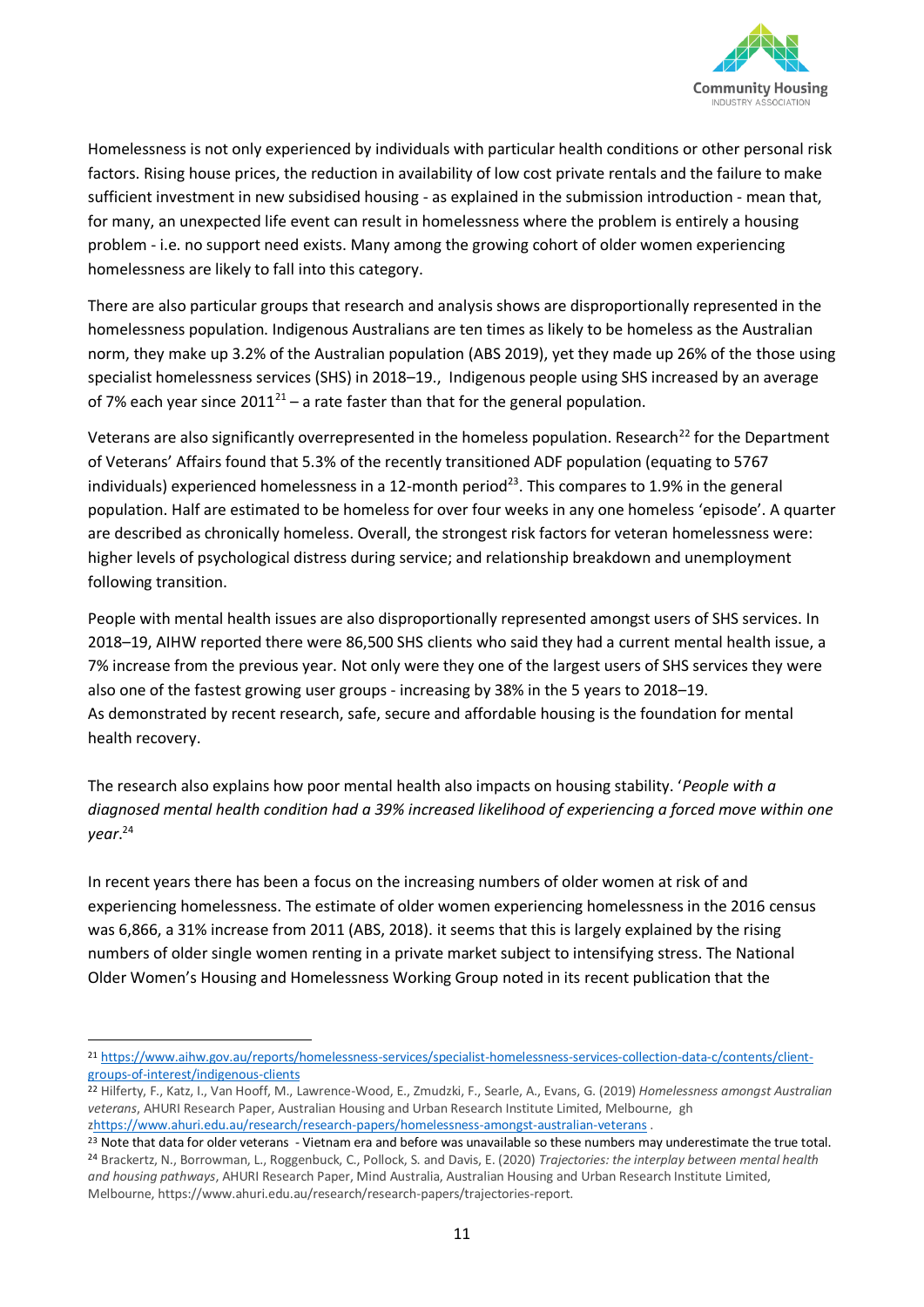

numbers of such renters had doubled from 91,000 in 2006 to 180,000 in 2016<sup>25</sup>. Behind all this the Group note the '*root cause of all homelessness is poverty. Older women are more likely to be living in poverty than older men due to a lifetime of discrimination that included unpaid or under paid work'*.

Little in-depth research has however been carried out and the authors of one of the few substantial reports specifically addressing older women's housing  $^{26}$  suggested the issues require further investigation. They noted: '*A disparity exists in Australia of our enumerations of older women's homelessness and the trends identified by service providers who work with older women. There is international recognition that (older) women's homelessness is hidden and researchers need to engage innovatively with this social problem to examine the extent and nature so that they can, like the wider population, age in their communities'.*

The latest report<sup>27</sup> considering older Australian's experience of homelessness, adds to the already accepted reasons for increased rates amongst older women by also identifying that '*older women who are homeless struggle with a lack of confidence as they transition through strong hormonal changes brought on by menopause. Anxiety can ensue at a time they consider they need to be on 'top form' in order to comply with Newstart, and to convince landlords that they are viable tenants.*'

The Australian Homelessness Monitor 2018<sup>28</sup> comprehensively analyses the factors contributing to homelessness and underlying its recent increase. In addition to the housing market factors discussed above, these are identified as also including rising numbers being discharged from institutions, as well as the inadequate indexation of key social security benefits. As is also well known increasing rates of domestic and family violence are translating into rising homelessness affecting (mainly) women and children.

## **The causes of, and contributing factors to, housing overcrowding**

CHIA, the peak body for community housing does not have original insights into the definitional debate. We concur with the points made in the CFRC submission and in particular that homelessness should not be narrowly defined so as to exclude anything other than rough sleeping.

CHIA recognises there is debate around the inclusion of overcrowding in the homelessness definition. We also recognise that the definition adopted by the ABS for inclusion in the homelessness figures includes crowding only at extreme levels - where available bedrooms in a dwelling are four less than required.

CHIA's submission to Infrastructure Australia's 2019 Audit authored by A/Prof Christian Nygaard at Swinburne University<sup>29</sup> reviewed national and international literature on the topic and noted that overcrowding has been found to '*coincide with a greater risk of infectious disease and higher blood pressure, detrimental to mental health outcomes and negative impact on ability to complete school work,* 

<sup>25</sup> https://www.mercyfoundation.com.au/wp-content/uploads/2018/08/Retiring-into-Poverty-National-Plan-for-Change-Increasing-Housing-Security-for-Older-Women-23-August-2018.pdf

<sup>26</sup> http://mercyfoundation.com.au/wp-content/uploads/2017/07/FINAL-Feb-2014-Petersen-Parsell-Older-womens-pathways-outof-homelessness.pdf

<sup>27</sup> Thredgold, C., Beer, A., Zufferey, C., Peters, A. and Spinney, A. (2019) *An effective homelessness services system for older Australians*, AHURI Final Report No. 322, Australian Housing and Urban Research Institute Limited, Melbourne, https://www.ahuri.edu.au/research/final-reports/322, doi:10.18408/ahuri-3219301.

<sup>28</sup> Pawson, H., Parsell, C., Saunders, P., Hill, P. & Liu, E. (2018) *Australian Homelessness Monitor 2018*; Melbourne: Launch Housing <https://www.launchhousing.org.au/australianhomelessnessmonitor/>

<sup>29</sup> (Nygaard 2019) (ibid)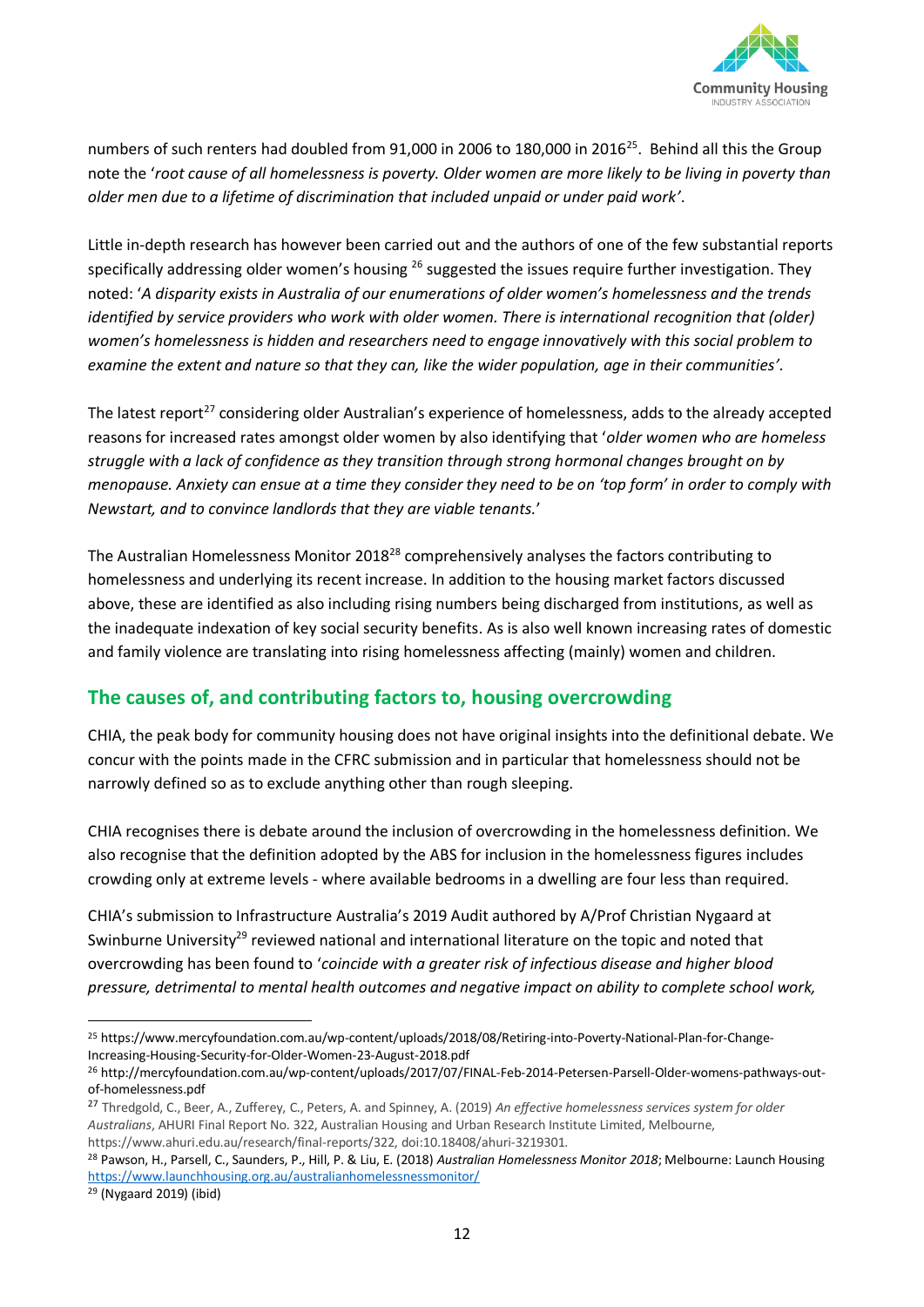

*learning progression and school attendance. There is also a growing body of research that documents the impact of housing outcomes and perceived housing outcomes (e.g. perceptions of crowding) on family functioning, punitive parenting practices and parental stress chaotic home lives (noisy or overcrowded) is also found to correlate with behavioural problems, cognitive development and school attainment.'*  References to the research are cited in the report.

Clearly crowding at this level is injurious to health and the severity of the impacts will only increase with the level. Irrespective of its inclusion within the official definition of homelessness, severe overcrowding should

be a priority for governments to address.

In NSW the state government convened a ministerial roundtable on homelessness<sup>30</sup> to explore what it called 'the new face of homelessness'. Amongst the households disproportionally affected were young students. Little in-depth research into student housing experiences has been undertaken.

Private rental was also really difficult; it was hard to find a place that was close to university, close to public transport, and liveable. I lived in some really bad private rental dwellings. I lived in one house that didn't have a window in my room

*Student, UTS (unpublished research)* 

While the pandemic may have led to a temporary reduction in international students and thus a perception this issue may be of less concern CHIA recommends that more analysis is carried out. Unpublished work $31$ by a student from the University of Technology, Sydney (UTS) surveyed 200 students in inner Sydney in late 2018 and found two thirds in the private rental sector were paying more than 30% of very low incomes in housing costs and more than 25% skipped meals to economise. The housing experiences described by the students interviewed illustrate both the precariousness and safety issues faced by low income students.

We are also not aware that there has been **any in-depth and comprehensive research into overcrowding in Australia and this should be undertaken before any decision is on any associated change in the official homelessness definition**.

<sup>30</sup> [https://www.facs.nsw.gov.au/about/media/releases/archive/crowded-house-government-and-experts-tackle-new-face-of](https://www.facs.nsw.gov.au/about/media/releases/archive/crowded-house-government-and-experts-tackle-new-face-of-homelessness)[homelessness](https://www.facs.nsw.gov.au/about/media/releases/archive/crowded-house-government-and-experts-tackle-new-face-of-homelessness)

<sup>31</sup> Rodrigo, A in collaboration w Community Housing Industry Association NSW; Getting By: The Housing Experiences of University Students in the Sydney Housing Market (unpublished)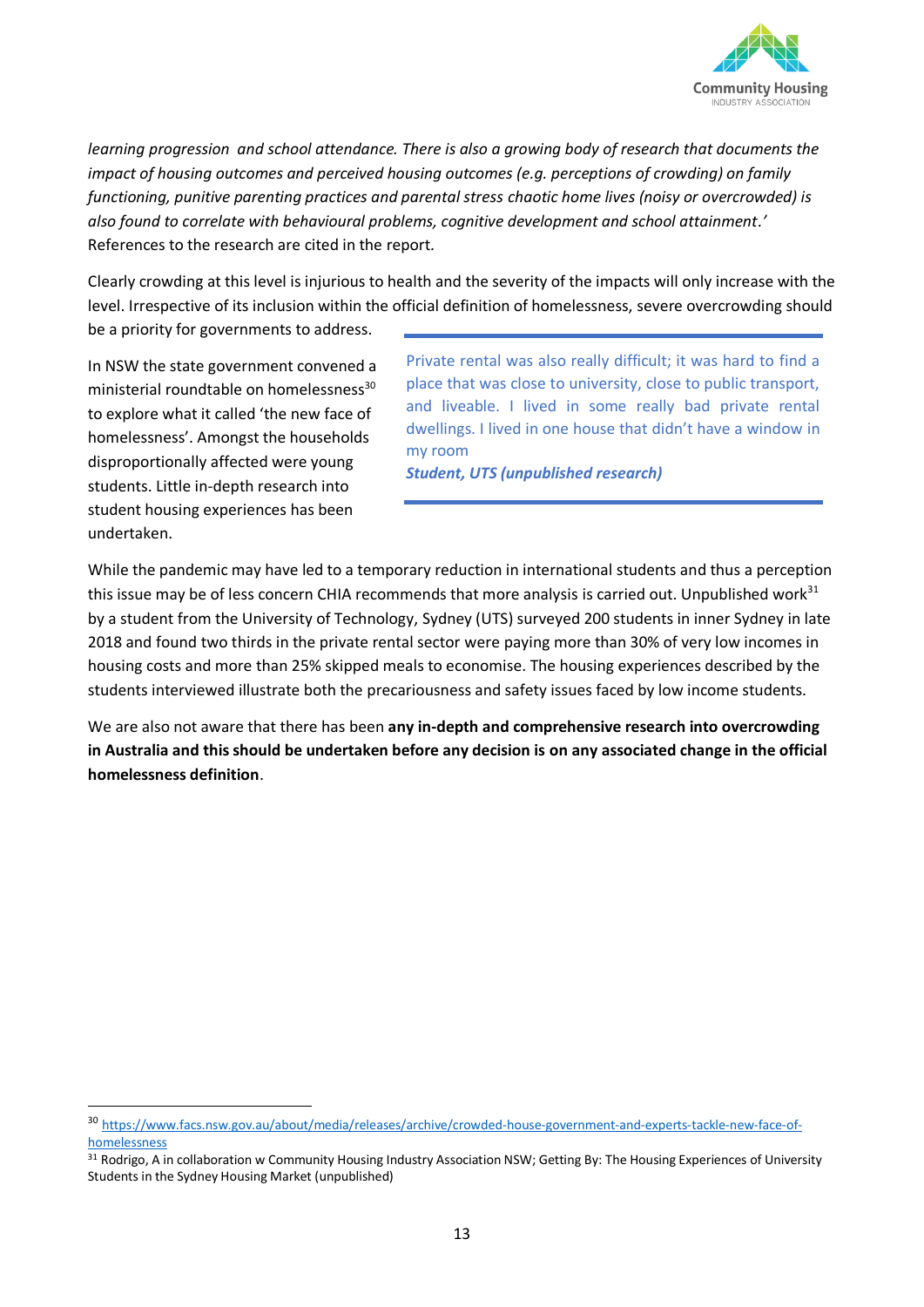

## **Services and support to prevent and address homelessness**

A number of CHOs run services that assists people who are experiencing, or are at risk of, homelessness to get back on their feet and achieve sustainable housing. [Orange Homelessness and Housing Support Service](http://www.housingplus.com.au/homelessness/) run by Housing Plus is one example. The aim is to combine a person centred trauma informed approach with practical assistance to enable an individual or household find permanent accommodation. Simon, who features in the case study is but one example of how the program works.

When Simon was referred to the Orange Homelessness and Housing Support Service, he was at risk of being evicted from his public housing property. He was unable to care for and maintain his property and, as a result, was caught up in disputes with angry neighbours

Simon disclosed that he had mental health issues that had not been treated by his GP, due to his inability to leave the house. His caseworker immediately arranged an appointment with his GP and assisted him in getting to his appointment.

Simon was placed on a mental health care plan and the caseworker arranged for a payment plan to be put in place with his housing provider to pay for the cost of repairing the damage to the property. Simon was also referred to a financial counsellor.

With the assistance of these services, Simon was able to maintain the tenancy at his existing property. He was later referred on to a case management service that specialises in working with clients with a diagnosed mental illness.

Simon is now thriving and is looking to move out of public housing into the private rental marke*t. Orange Homelessness and Housing Support Service, Housing Plus*

As housing managers our primary concern is to reduce the incidence of homelessness arising from undesirable tenancy exits from homes under our management. Community housing organisations (CHOs) frequently find themselves required to balance an expectation (from governments) that tenants in social housing are on some form of 'pathway' to market housing with the reality that sustainable move-on options do not exist in sufficient numbers and / or that household incomes and circumstances make long term social housing the best and most appropriate option. Social Housing outcomes frameworks that some states have adopted to measure landlord performance need to acknowledge that tenancy

sustainment is equally as critical an indicator as 'move on' rates.

The latest of many research reports on the issue (*AHURI Final Report No. 326: Social housing exit points, outcomes and future pathways: an administrative data analysis*) clearly outlines this reality for many of those exiting. Using HILDA data from 2000-01 to 2015–16 the researchers found that circa 43% of households had moved in and out of social housing at least twice. They also found that '*there is a gap in policy for the households who have the potential to exit the social rented sector on a positive (successful) pathway. These are the 5–10 per cent of households who appear to improve their employment prospects and incomes during their tenure. Yet, if there are no viable or secure follow-on tenure options for them, many in this group are destined to fail and return to the social rented sector as applicants and/or tenants*.' In many cases this may involve a period of homelessness given that access to social housing is generally conditional nowadays on being in priority need.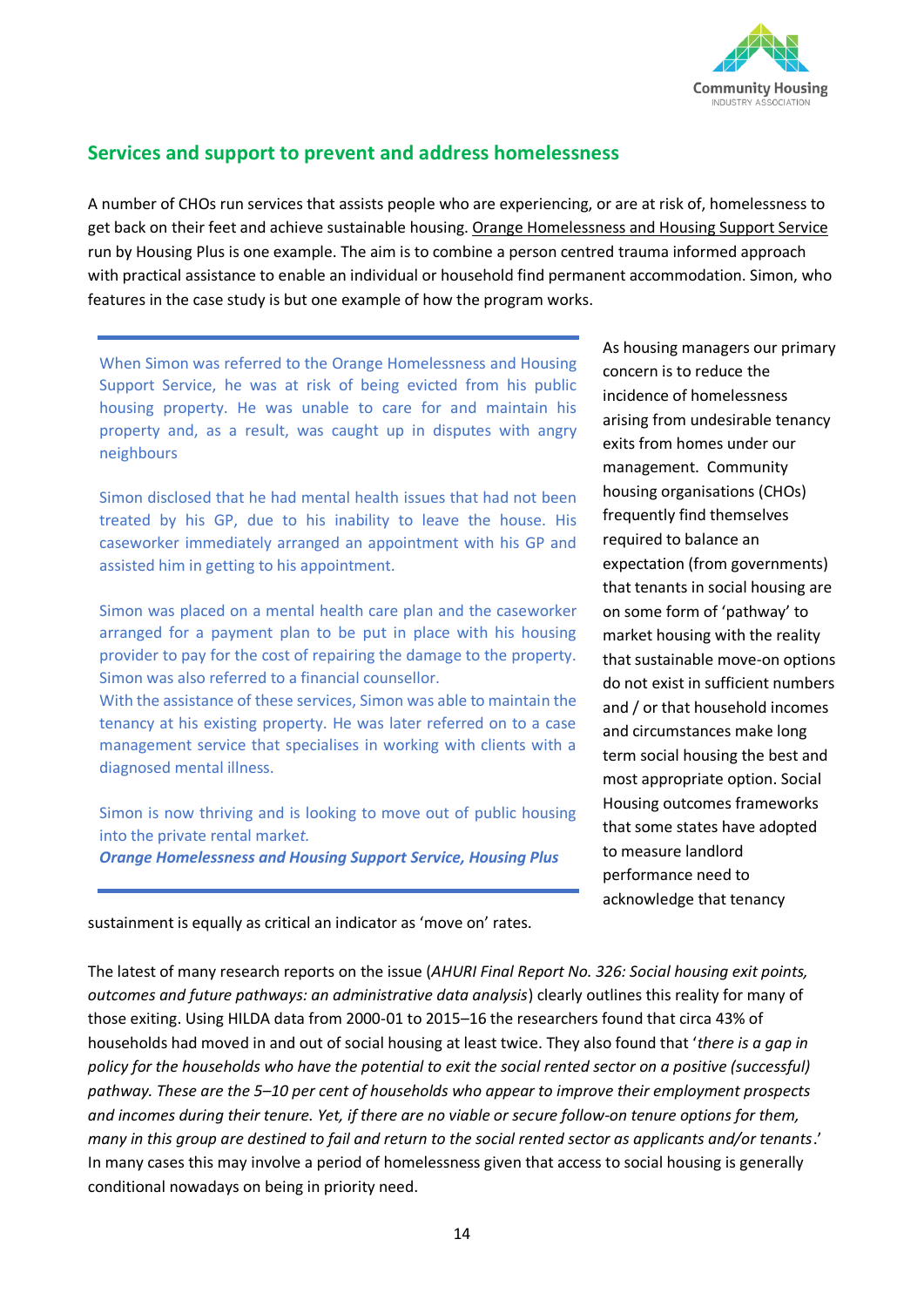

State/territory governments' attention and resources have traditionally focused on specialist homelessness services to a much greater extent than on long term tenancy support and responsive, sensitive tenancy management in social housing. Given the high rates of allocations – noted above - to households in priority need, the numbers requiring more intensive tenancy support than can typically be provided via tenancy management services is increasing. While the NSW and QLD governments in particular have funded industry development [projects](http://nswfha.wpengine.com/information/resources/creating-sustainable-tenancies-for-tenants-with-complex-needs/) to build CHO capacity in responding to domestic and family violence and people with complex conditions, the resources required to run high quality services has to be 'found' from existing income streams - i.e. tenants' rents.

CHIA believes there is an **opportunity for the Federal government to support production of a National Community Housing Development Strategy**. This could improve the capacity of mainstream CHOs to engage with tenants with special needs, including those with disabilities, as well as in the delivery of culturally-appropriate services to tenants from culturally and linguistically diverse backgrounds, including Indigenous Australians and the 'nationalisation' of state / territory led initiatives.

Research<sup>32</sup> published in 2015 found that CHOs under scrutiny 'had progressively refined housing *management activities and procedures to better support their tenants with a primary aim of preventing rent arrears and tenancy complaints. All … were [however] facing cost pressures associated with this growing service challenge'.* The research also showed that typical CHOs spend roughly '*10 per cent on 'individual tenant support' and 9 per cent on 'additional tenant and community services'*.

The community housing industry successfully manages various supported housing models, including the [STEP to home](https://bridgehousing.org.au/about-us/service-innovation/step-to-home) program in NSW. In 2017–18, Bridge Housing successfully tendered for the \$10 million Supported Transitional Engagement Program (STEP), which is funded by the NSW Department of

Communities and Justice. Commencing in July 2019, the program, now known as STEP to Home, will house 90 rough sleepers over four years in properties sourced from the private rental market. STEP to Home is a rapid rehousing response, premised on a Housing First philosophy, whereby people are housed as quickly as possible to address

We are very pleased to see the program (STEP to Home) exceeding targets and expectations in addressing the housing needs of rough sleepers and others with long-term homelessness less than 12 months into its three-year funding cycle *– John Nicolades, CEO Bridge Housing Limited* 

the issues that contributed to their homelessness.

As the lead agency Bridge Housing has partnered with Women's Housing Company and Metro Community Housing to provide housing. The three housing providers identify private rental properties that meet

<sup>32</sup> Pawson, H., Milligan, V., Liu, E., Phibbs, P., Rowley, S. (2015) *Assessing management costs and tenant outcomes in social housing: recommended methods and future directions*, AHURI Final Report No. 257, Australian Housing and Urban Research Institute Limited, Melbourne[, https://www.ahuri.edu.au/research/final-reports/257](https://www.ahuri.edu.au/research/final-reports/257)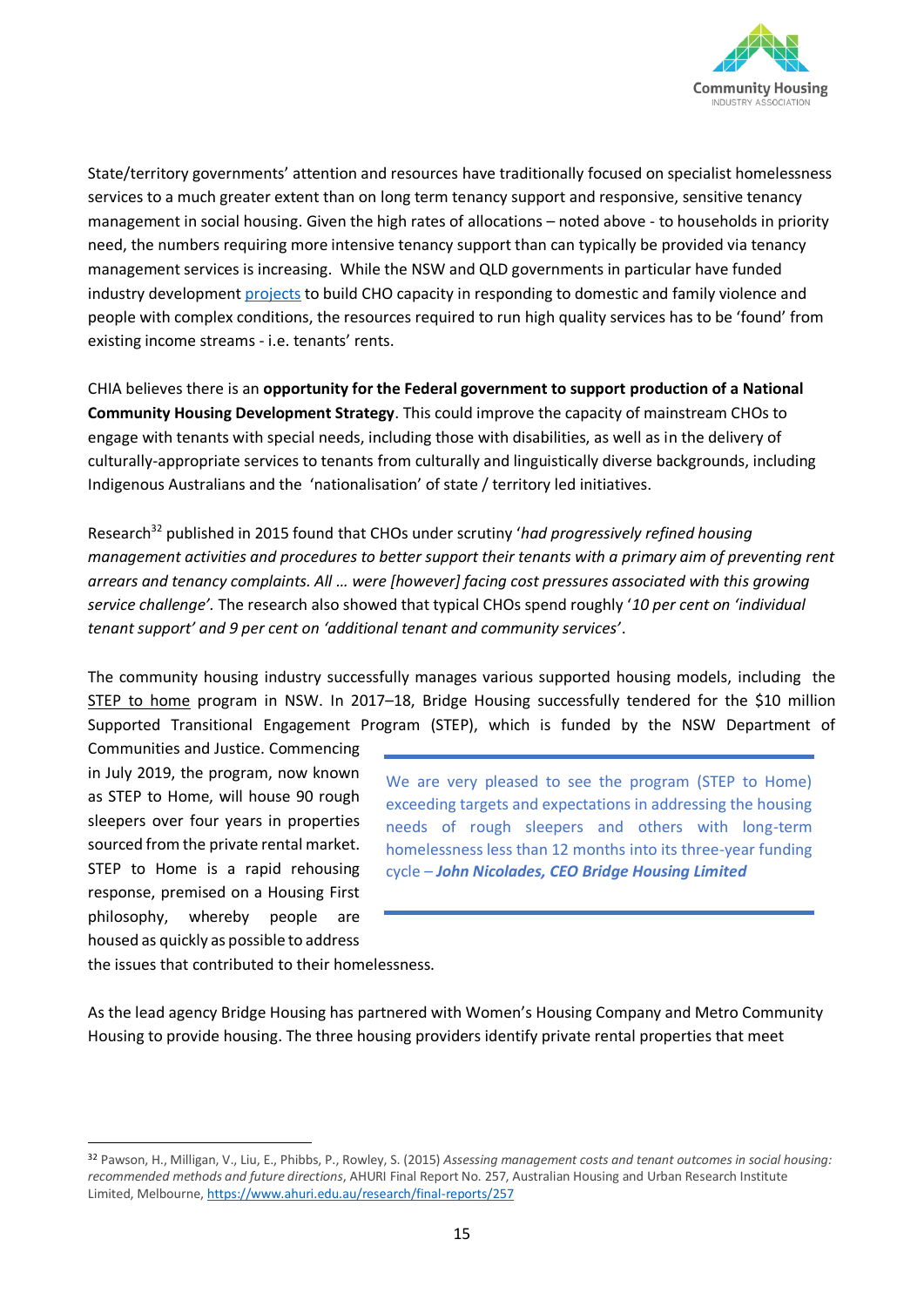

individual needs and provide a safe and secure home. Neami National is responsible for providing specialist support services, including community-based health and support services, to assist people to sustain their tenancy and avoid homelessness.

Step to Home has a 97% tenancy sustainment rate with various positive outcomes including access to culturally appropriate health, mental health and wellbeing services, the development of daily living and self-management skills as well as engagement with positive structured activities.

Intervening early to connect social housing tenants with services can prevent the escalation of domestic violence, family breakdown, health problems or legal and financial issues. These same staff would also be tasked with identifying tenants ready to move towards greater social and financial independence, and support them to exit social or affordable housing where this is a sustainable option.

At 16 Betty dropped out of high school. With no support network to fall back on she spent the next few years couch surfing and living in and out of refuges; sometimes in dangerous places because she didn't know where else to go.

When she was 18, Betty made the brave decision to go back and finish year 10. Back at school she was connected with Evolve Housing for Youth (EHY). She met with one of the caseworkers and moved into an EHY property. Having a permanent roof over her head was the stability Betty needed to help her finish school.

With no parents or friends to encourage her to keep studying, EHY provided Betty with practical support helping her enrol into senior school and, over a 3-year period, seeing her achieve her HSC.

Inspired by her EHY caseworker, Betty went on to complete a Certificate, then Diploma in Community Services at TAFE. EHY helped Betty source suitable work experience and work placements. After a great deal of hard work and dedication, Betty is now proud to be helping others as a youth worker. **EHY**

Projects such as STEP to home are made possible through additional government support. There is significant pressure on resources available from tenant rents to support or refer all vulnerable and at-risk tenants to required health, family and community, legal, employment and training services. Many CHOs do provide these services , Evolve Housing's [Housing for Youth](https://evolvehousingforyouth.com.au/) (EHY) being one example. EHY provides services to meet the growing needs of at risk young people in Western Sydney.

EHY currently manages a minimum of 75 young people at any given time in transitional housing in the City of Parramatta and Cumberland Local Government Areas for young men, women, couples, siblings, pregnant young women and families aged 16-24 and their accompanying children, who are homeless or at risk of homelessness, in partnership with a range of Community Housing providers. EHY is funded under a partnership with Parramatta Mission. This partnership provides access to crisis and medium term accommodation, early intervention and prevention, outreach and brokerage services.

However, there is currently insufficient income or subsidy to enable CHOs to focus on all the needs of tenants with complex and challenging issues. What is spent is essentially a transfer payment from disadvantaged tenants to those who are even more disadvantaged. Spending funds on support also means there is less money that can be spent delivering new homes for people.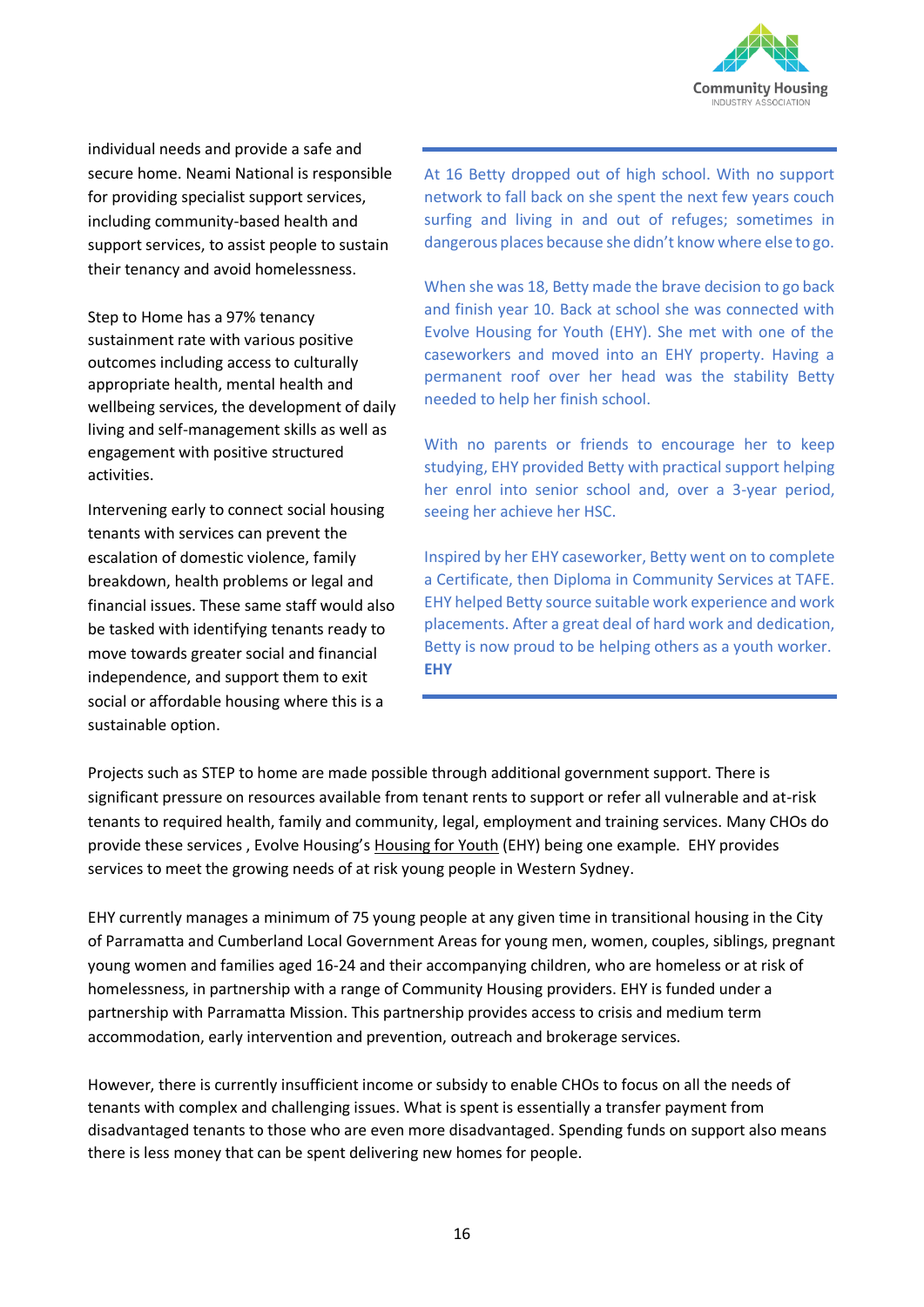

Among our recommendations we urge **states and territories to use a proportion of homelessness funding to enhance landlord capacity to provide intensive tenancy support to their most vulnerable tenants, and to ensure that tenants are joined to the services and opportunities that they need**.

In addition to a greater focus on tenancy sustainment, an obvious place to make improvements is to reduce the numbers leaving institutions who become homeless. Or 2018-19 the AIHW SHS data indicates that 9,600 service users had exited a custodial facility. Given over half of people leaving a custodial facility anticipate becoming homeless in release this will come as no surprise. For people leaving the care the AIHW date for 2018-19 shows that most i.e. 2 in 3 (64%) SHS users leaving care had received assistance from a SHS agency at some point since the collection began in 2011–12.

Research undertaken by CHIA NSW and Homelessness NSW in 2018<sup>33</sup> provided a snapshot of the complex relationships between public, not for-profit and occasionally private organisations that help NSW people exit from prison with an aim to minimise both homelessness and re-offending. Improvements in data collection, collaborative working and Housing First approaches were all recommended. A further project to develop place based approaches, involving support and accommodation providers and corrective services in two NSW regions is currently underway.

There is obvious scope for state and territory governments to work with CHOs and other accommodation providers to assist people leaving institutions find secure accommodation.

Notwithstanding the overall shortage of social and affordable housing, there are ways improve the way individuals are assisted to explore their housing options. This includes making information more accessible. Most information about affordable

The Home Hub offers a hand up, not a handout. It's a place to find or advertise social and affordable housing, allowing landlords to list properties easily, and people to apply for safe, secure homes quickly. *The Home Hub by Hygge Community Living, WA*

housing is divided between multiple sites with little in the way of linkages. One example of how it might work is the centralised and independently managed website - [The Home Hub](https://www.homehub.org.au/home-hub-launches-october-2019/) , launched in November 2019 in Western Australia. An international example are the housing options services<sup>34</sup> common in Scotland aimed at preventing homelessness and the need for crisis interventions. The process starts with housing advice, looking at an individual's options and choices in the widest sense. This approach features early intervention and explores all possible tenure options. The advice can also cover personal circumstances which may not necessarily be housing related, such as debt advice, mediation and mental health issues.

<sup>33</sup> [http://communityhousing.org.au/wp-content/uploads/2018/12/Pathways-Home-NSW-community-housings-role-delivering](http://communityhousing.org.au/wp-content/uploads/2018/12/Pathways-Home-NSW-community-housings-role-delivering-better-outcomes-for-people-exiting-corrective-services.pdf)[better-outcomes-for-people-exiting-corrective-services.pdf](http://communityhousing.org.au/wp-content/uploads/2018/12/Pathways-Home-NSW-community-housings-role-delivering-better-outcomes-for-people-exiting-corrective-services.pdf)

<sup>34</sup> <https://www.gov.scot/publications/housing-options-guidance/pages/10/>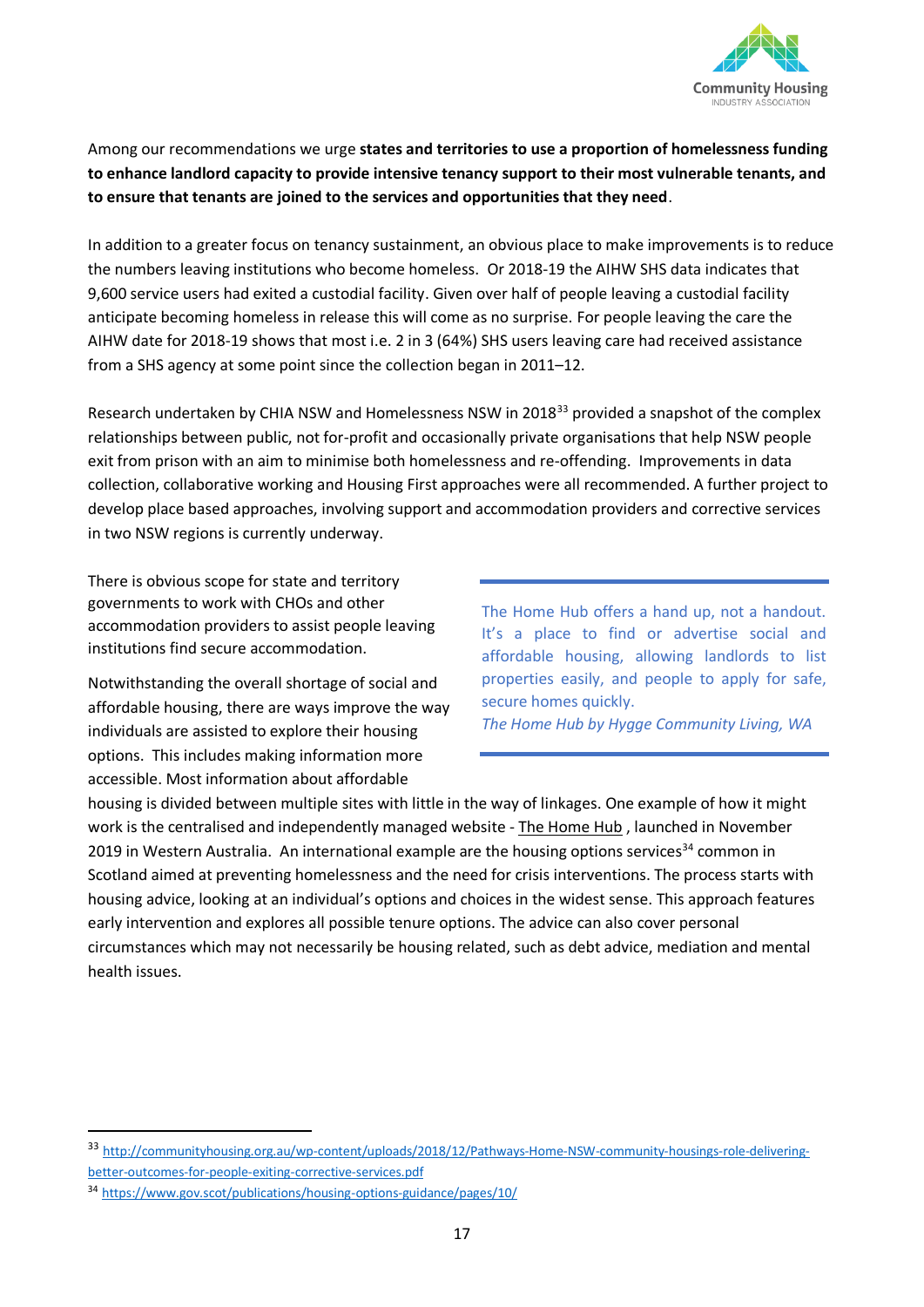

# **The suitability of mainstream services for people who are homeless or at risk of homelessness**

There are two particular groups that research indicates may be poorly served by mainstream services. The research into veterans' homelessness found that only 39 per cent of recently transitioned ADF members who reported experiencing homelessness had sought assistance from mainstream homelessness service organisations, citing a number of barriers to access. Those who had sought help reported high rates of dissatisfaction with the help received.<sup>35</sup> Positive outcomes from the few specialist housing and support services that exist suggest that an increase in targeted provision is needed.

One such project is the [RSL Victoria](http://www.rslvic.com.au/) Veteran's [accommodation](http://www.housingchoices.org.au/partners/support-service/) in City of Yarra. A research project undertaken by SGS Economics and Consulting Pty Ltd on behalf of the Victorian Veterans Council identified a need for accommodation for young veterans. Based on these findings, CHO, Housing Choices was awarded a grant of \$1.35m from the Victorian Property Fund to deliver veterans accommodation in the City of Yarra. The objective of the project was to deliver short to medium-term accommodation to veterans experiencing personal issues due to financial, health or family matters. Five units have been built for the exclusive use of the veteran community. The tenants are nominated by the RSL Victorian Branch, an ex-Service Organisation. In partnership with other ex-service organisations in Victoria, the RSL tailor support for each veteran based on their circumstances – this could include assistance with temporary accommodation, paying bills, home maintenance, medical expenses, transport needs or just a bit of regular company and someone to talk to.

Since opening in 2015 a total of 20 veterans have participated in what is in essence an exemplar project. Most participants are ex-army servicemen between the ages of 31 and 50 with diagnosed mental health issues and addictions to one or more harmful substances. A recent unpublished independent evaluation found it had met many of its objectives and was much in demand. The report offered a number of suggestions for improvements, many of which demonstrate the relative novelty of this approach and thus the absence of established processes and resources Positively CHIA has recently signed a contract with the Department of Veterans Affairs to develop resources and support collaborative work between housing and specialist veteran support services.

In recognition of the lack of specific specialised accommodation options for veterans, the CHIA pre-budget submission has called for the Federal government to **set up a \$20M grant program to support innovative Housing First accommodation options for veterans who are homeless or at risk of becoming homeless**. Similarly, advocates for older women believe that many of those concerned are reluctant to approach mainstream SHS. Of the 1,518 homelessness service agencies across Australia only three funded as specialist services for older people. <sup>36</sup>The National Older Women's Housing and Homelessness Working Group have noted *that 'the one program that is specifically funded to help this group, the Assistance with Care and Housing (ACH) Program funded by the Commonwealth Department of Health is poorly resourced and has a low profile. Aged care services are in an excellent position to assist high risk older people but assessments do not identify housing problems and they are generally not well connected to housing services.*

<sup>35</sup> Hilferty, F., et al ibid

<sup>36</sup> [https://www.mercyfoundation.com.au/wp-content/uploads/2018/08/Retiring-into-Poverty-National-Plan-for-Change-](https://www.mercyfoundation.com.au/wp-content/uploads/2018/08/Retiring-into-Poverty-National-Plan-for-Change-Increasing-Housing-Security-for-Older-Women-23-August-2018.pdf)[Increasing-Housing-Security-for-Older-Women-23-August-2018.pdf](https://www.mercyfoundation.com.au/wp-content/uploads/2018/08/Retiring-into-Poverty-National-Plan-for-Change-Increasing-Housing-Security-for-Older-Women-23-August-2018.pdf)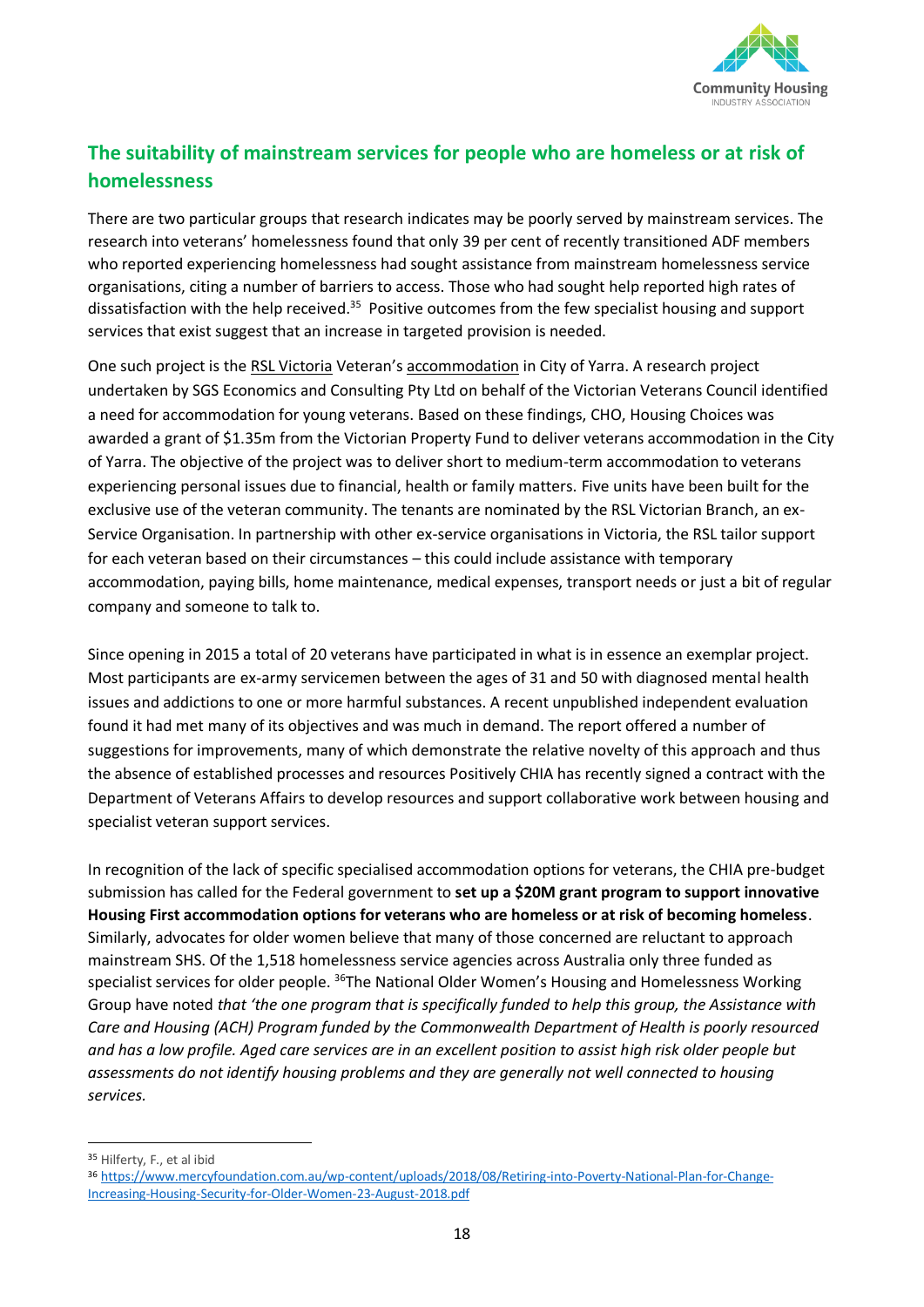

# **Examples of best-practice approaches in Australia and internationally for preventing and addressing homelessness**

Consistent with our pre-budget submission CHIA believes that correcting the sub-optimal performance of Australia's housing system which underpins rising homelessness is critical. We have called for the Federal Government to commit resources to developing a 10-year National Housing Strategy to tackle the supply and demand drivers of housing affordability in a coordinated way across all levels of government.

The establishment of the NHFIC and the City Deals program are excellent examples of Commonwealth leadership with a bearing on this issue. Through agreements with the states and territories - the National Housing and Homeless Agreement (NAHA) - the Federal government has the scope to incentivise positive change in state/territory government practice. However, in the absence of a coherent, coordinated National Housing Strategy, it is unlikely that these measures will have the enduring impact, at scale, which is required.

A National Housing Strategy should contain clear targets for overall housing supply, and for homes that are affordable to households in all income quintiles.

The development of a national housing strategy will require dedicated resource, whether that is through an existing agency or department or through the creation of a new purpose-designed body. Using the National Cabinet's housing committee to promote intergovernmental coordination and cooperation and mechanisms to enable wider stakeholder participation are also recommended.

The housing strategy should contain a separate but fully integrated plan to tackle homelessness. This needs to be prevention-driven and have clear homelessness targets that are not restricted to rough sleeping reduction (necessary though this is).

International examples are summarised in the CFRC inquiry submission and include *'the 'interventionist' strategy of active homelessness prevention instituted in England by the UK Government during the 2000s*<sup>37</sup> and Housing First approaches as exemplified by Finland.

Housing First has been introduced to resolve long term rough sleepers' homelessness and essentially provides permanent accommodation together with non-compulsory support. In Australia there are a number of successful examples, some community led such as Heading Home - a collective impact project led by Wentworth Community Housing which brought together specialist homelessness services, local businesses, real estate agents, volunteer groups and government to identify the most vulnerable people in local communities, and work together to provide the housing and support that people need to maintain a home.

The purpose of the project was to identify people experiencing homelessness in local communities (Penrith, Blue Mountains and Hawkesbury Local Government Areas), learn their health and housing needs and

<sup>37</sup> Pawson, H., Netto, G. & Jones, C. (2006) *Homelessness Prevention: A Guide to Good Practice*; London: Department for Communities & Local Governmen[t https://www.homelesshub.ca/resource/homelessness-prevention-guide-good-practice](https://www.homelesshub.ca/resource/homelessness-prevention-guide-good-practice)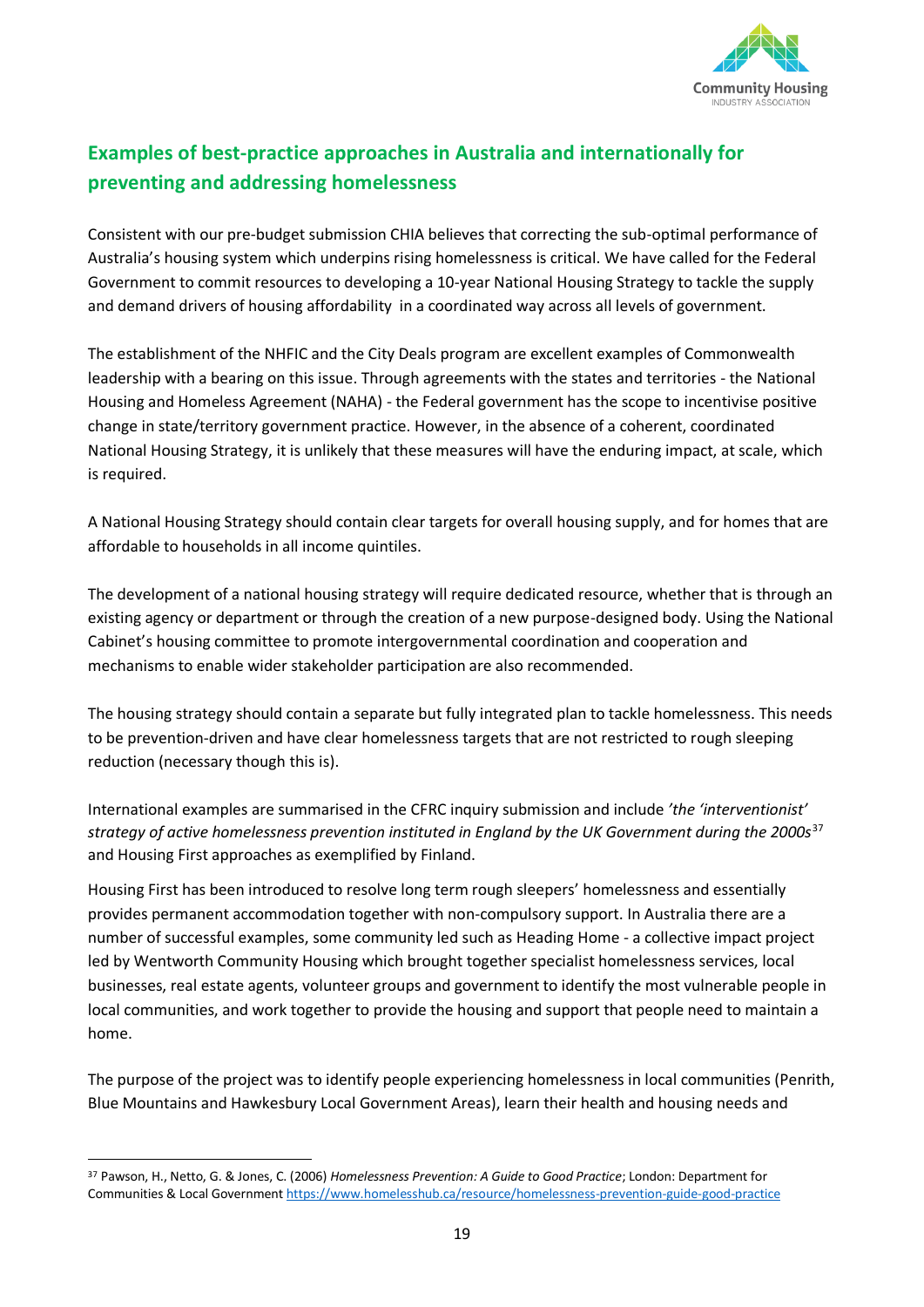

profile homelessness in the local communities through conducting a Registry Week one-off snapshot. The project used a Housing First approach to respond to the housing and other needs of those identified through the snapshot.

At a community level, people in the Nepean region, including influencers such as MPs, Councillors, community, and business leaders are now more informed about local homelessness. *Stephen McIntyre, CEO Wentworth Housing*

As a result of Registry Week, 26 people and

nine families were rehoused in Penrith, the Blue Mountains and Hawkesbury. This is in addition to existing housing and supporting services in the area. At follow up after six months, the study found 24 people and eight families remained housed and over 92% reported improved wellbeing.

Once housed, 71% of people had more support to call on in time of a crisis and 50% had started using a new health or community service.

However, the scope to expand Housing First approaches is constrained by the shortage of affordable housing. Its introduction therefore needs to be accompanied by the housing program we recommended earlier.

# **The adequacy of the collection and publication of housing, homelessness, and housing affordability related data**

There is considerable scope for improvements in housing data. The absence of data on housing needs across Australia is one that we hope the National Housing Finance and Investment Corporation (NHFIC) will prioritise both establishing a clear methodology for carrying out assessments and leading the publication of information. Australia has much to learn in this respect from the UK where both Scotland and England have published methodologies<sup>38</sup>. A publication akin to the annual UK Housing Review<sup>39</sup> is an example of what Australia (using NHFIC) should be working towards.

We have not made comment on the specific collection of homelessness data but the five year Census seems to have serious shortcomings as the only source of homelessness incidence. Use of specialist homelessness services is at best a proxy. The forthcoming ABS led data improvement group seems to be the obvious forum to discuss improvements.

The pandemic has illustrated that data on tenant evictions by social (as well as private) landlords is hard to come by. The availability of such data would assist in preparing and monitoring the success of preventative strategies. We support the CFRC suggestion that '*the basis for such statistics would be the case records held by the tenancy tribunals that govern tenancy repossession cases across Australia. This Committee of Inquiry could importantly assist here by recommending that state/territory governments ensure that the tribunal for their jurisdiction routinely publishes rental property repossession casework statistics. Ideally, these* 

<sup>38</sup> <https://www.gov.scot/publications/centre-for-housing-market-analysis-index/>

<sup>39</sup> <https://www.ukhousingreview.org.uk/>